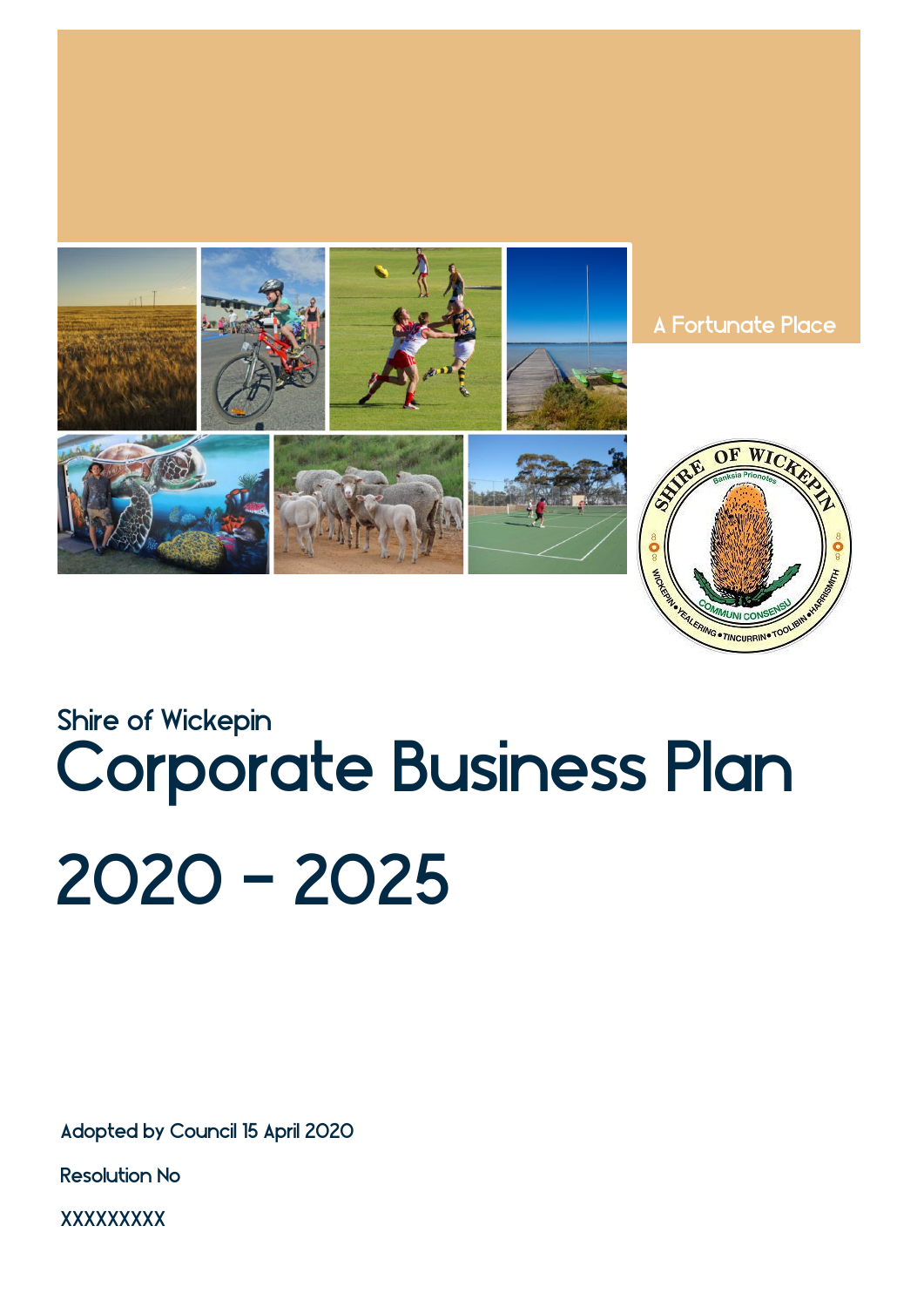

#### **Document status**

| Ref        | <b>Version</b> | <b>Approving director</b> | <b>Date</b>   |
|------------|----------------|---------------------------|---------------|
| 7036       | Final          | D Bonifant                | November 2015 |
| CM.PLA.401 | $\mid$ Draft 1 | Mark Hook                 | February 2020 |

#### © Morrison Low

Except for all client data and factual information contained herein, this document is the copyright of Morrison Low Consultants Pty Ltd. All or any part of it may only be used, copied or reproduced for the purpose for which it was originally intended, except where the prior permission to do otherwise has been sought from and granted by Morrison Low Consultants Pty Ltd. Prospective users are invited to make enquiries of Morrison Low Consultants Pty Ltd concerning using all or part of this copyright document for purposes other than that for which it was intended.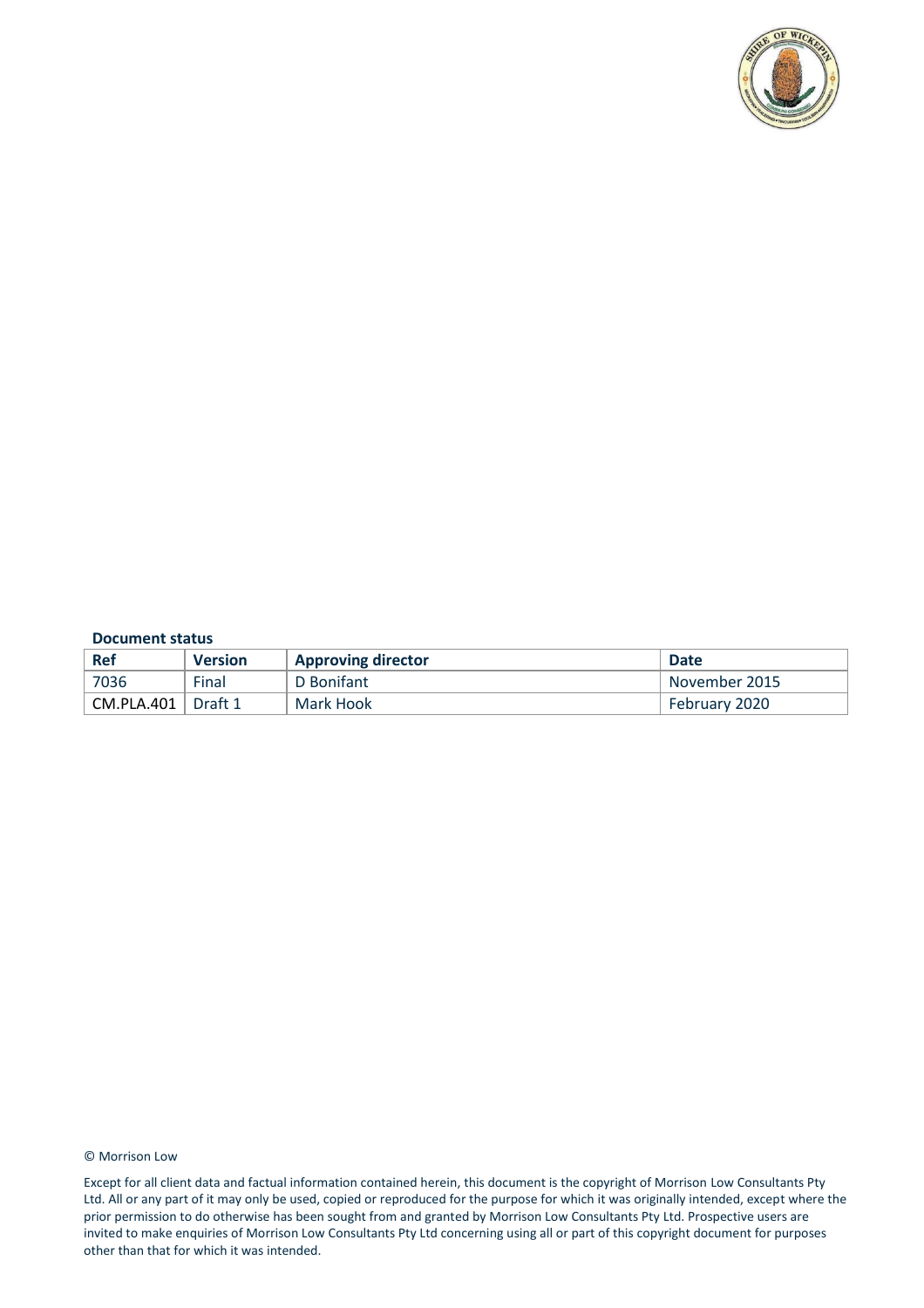

# **Contents**

| President and CEO Message                 | $\mathsf 3$ |
|-------------------------------------------|-------------|
| Introduction                              | 4           |
| <b>Council Visions and Values</b>         | 5           |
| <b>Our Vision</b>                         | 5           |
| <b>Our Values</b>                         | 5           |
| Council priorities                        | 5           |
| <b>Community Priorities</b>               | 6           |
| <b>Regional Challenges</b>                | 6           |
| Local Challenges                          | 7           |
| <b>Considered Risks</b>                   | 8           |
| Creating Our Strategic Community Plan     | 9           |
| Corporate Business Plan Five Year Actions | 10          |
| <b>Reporting and Monitoring</b>           | 27          |
| Five Year Budgets                         | 27          |
| Projected Income Statement                | 28          |
| Projected Rate Setting Statement          | 29          |
| Projected Statement of Financial Position | 30          |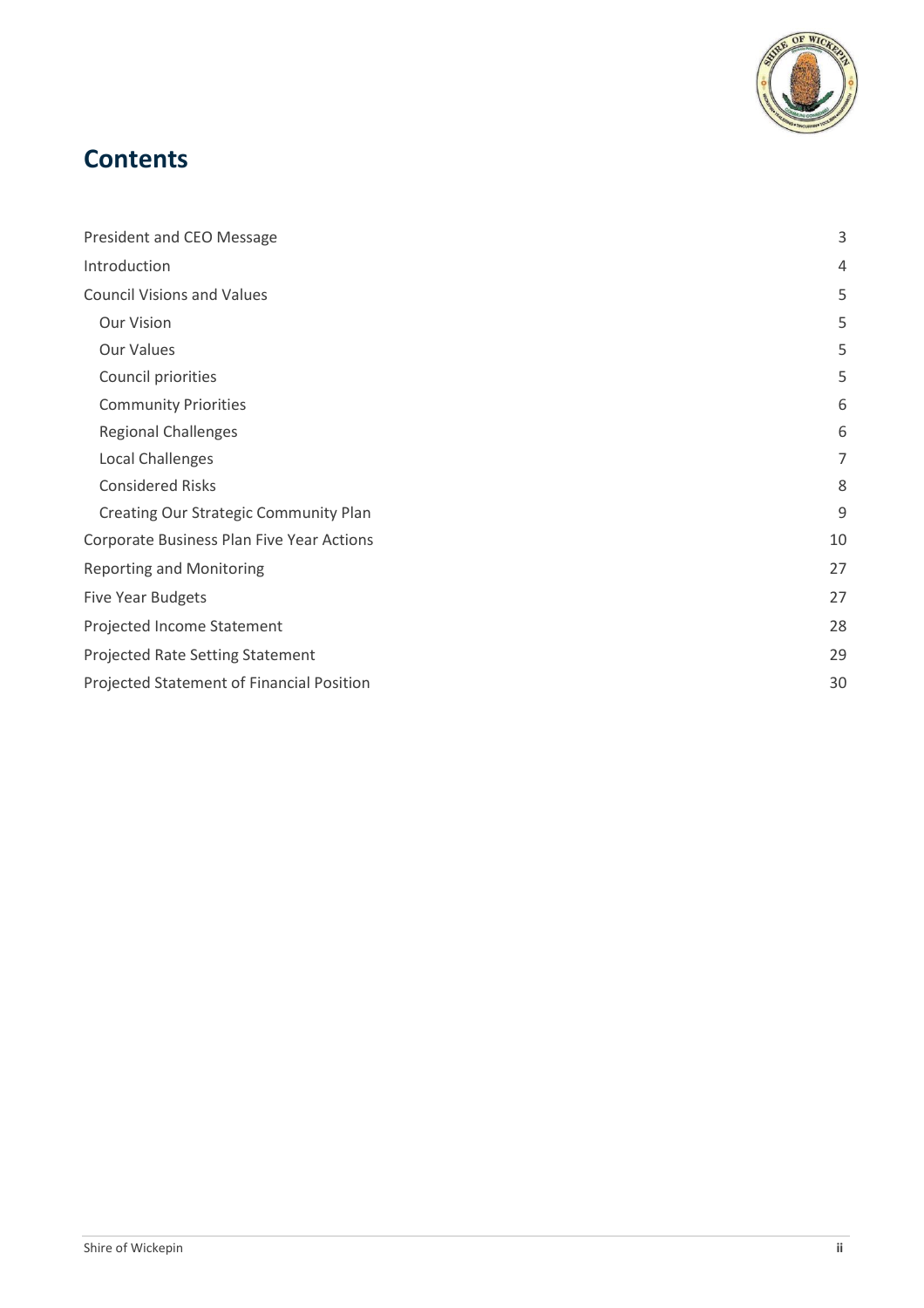

## <span id="page-3-0"></span>**President and CEO Message**

We are pleased to be able to present the Shire of Wickepin's Corporate Business Plan for 2020 to 2025. This plan identifies the projects, services and priorities for the Council in response to what you, the community, identified as important to you when developing the 2018-2028 Strategic Community Plan.

We have been mindful in developing this plan while the community aspirations are broad, and developed with a ten year plus planning horizon. This plan has a shorter five year direction so that the Council can focus on achieving short term priorities, within the Shire's reasonable resource limits and without placing undue financial burden on ratepayers.

The most important aspect of this Corporate Business Plan is that it is underpinned by sufficient finances, council workforce and asset based resources to deliver business as usual, and the additional new projects and services identified.

The Shire has a number of roles in the delivery of the Strategic Community Plan, not all of which impacts on rates, and in this Corporate Business Plan we have identified the different roles of Council and whether this is accommodated within the current budget or if new funding is required from either Council or external grants.

While we would like to respond to everything you aspire to, some will take longer, requiring more planning, strong partnerships and careful funding for both Council and other agencies. After consideration of your priorities in the Strategic Community Plan and consideration of our Workforce Plan, Asset Management Plan and Long Term Financial Plan, this plan includes actions to progress or address many of your priorities.

Some of the key priorities in this Corporate Business Plan include:

- The investigation, grant funding and construction of independent living units
- Investigations into the replacement of the Community Resource Centre
- The potential rationalisation of underutilised Councils assets
- The construction of a new Shire house and the disposal of older housing stock

While the Shire's response to your priorities is identified in this document, we know the community we live in is constantly changing and evolving and as such we will review this plan annually as we set out our budget. We will also review our strategic direction every two years and this will provide an opportunity for you to help confirm or reshape your priorities.

The Council and staff look forward to working together to progressing your goals and aspirations over the next four years and making as many as we can a reality.

President: Councillor Julie Russell JP Chief Executive Officer: Mark Hook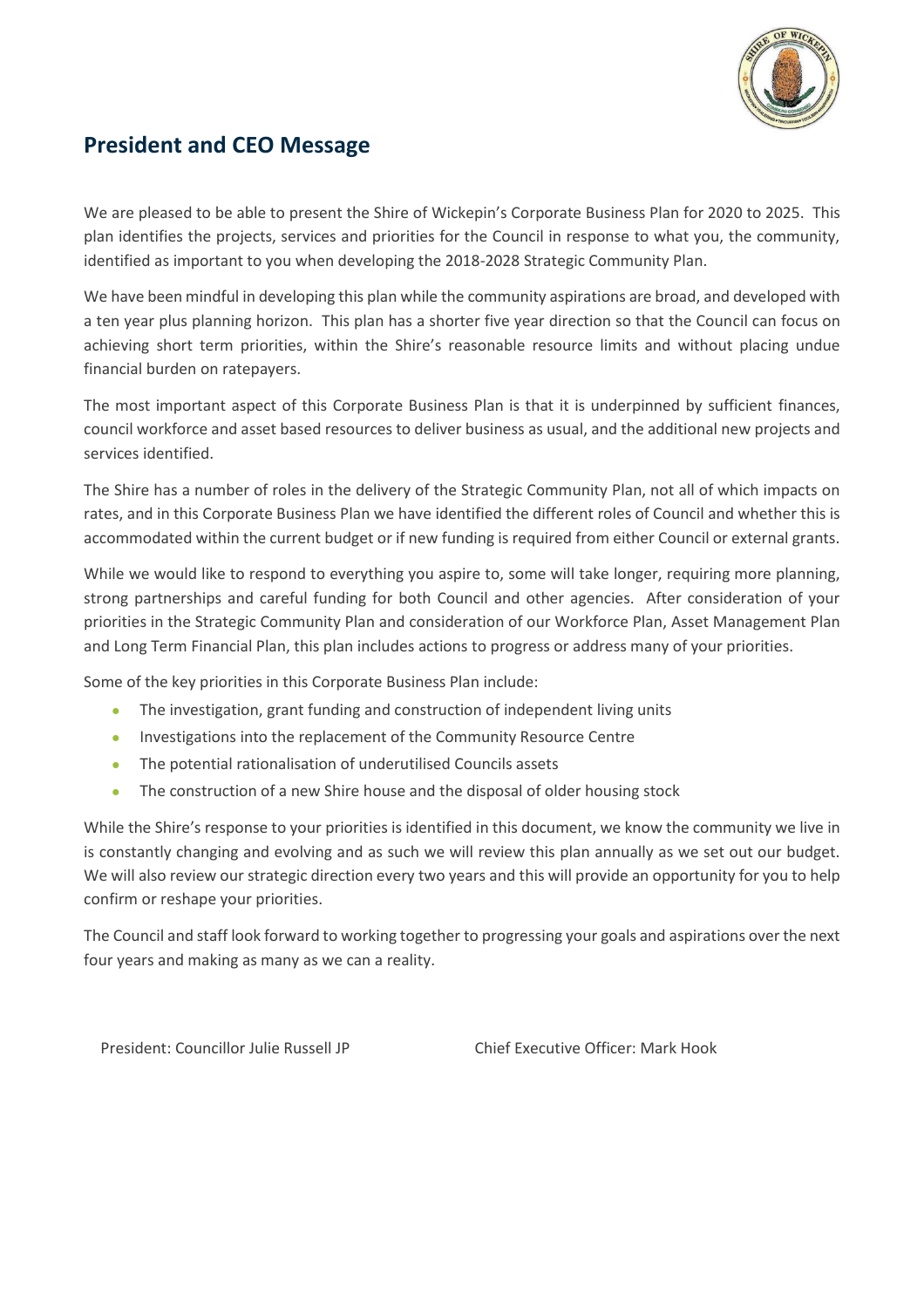

## <span id="page-4-0"></span>**Introduction**

All councils are required to prepare a Corporate Business Plan under the *Local Government Act 1995* provisions that introduced the Integrated Planning and Reporting Framework in 2012.

The diagram below summarises this framework which requires the adoption of six key documents:

- 1. A Strategic Community Plan
- 2. An Asset Management Plan(s)
- 3. A Workforce Plan
- 4. A Long Term Financial Plan
- 5. A four-year Corporate Business Plan
- 6. The Annual Budget



The most important aspect of these plans is that they are integrated. The Strategic Community Plan sets the long term vision (10+ years) and priorities of the community while the Asset Management Plan, Workforce Plan and Long Term Financial Plan (the informing strategies) determine the physical, human and financial resources required to deliver the Shire's contribution to achieving this vision. The Corporate Business Plan then contains Council's **affordable** priorities, actions and responsibilities over the next five years to progress the community's priorities that can be accommodated within the informing strategies.

Not all of the Shire's actions will require additional resources. This Corporate Business Plan provides for the 'business as usual' model for the core services currently delivered by the Shire and includes additional priorities from the Strategic Community Plan. This plan identifies the roles of the Shire and if any additional resources will be required.

The Council's roles include:

- Provider The action, service or project is directly provided and funded by Council
- Partner The Council will work in partnership with another provider(s) to deliver the action, service or project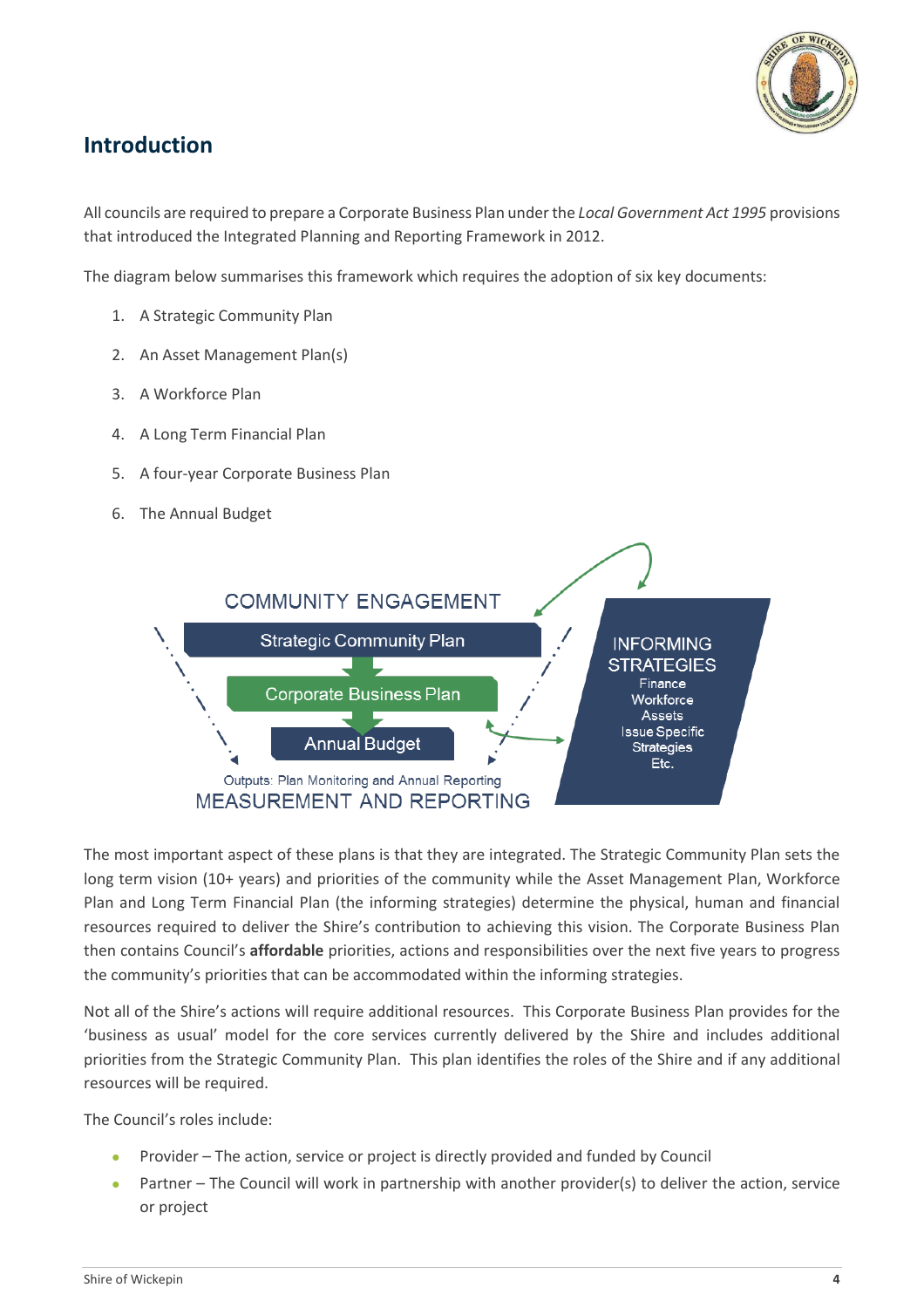

- Facilitator The Council will facilitate another provider to deliver the priority, sometimes using seed funding, providing facilities or other tools
- Advocate Some priorities are not a core business of Council but are essential to the continued sustainability and growth of the Shire. In these cases the Council will advocate and lobby for the priority or action to appropriate body(s)

This plan indicates which of those roles the Council needs to undertake in relation to the identified priorities.

## <span id="page-5-0"></span>**Council Visions and Values**

#### <span id="page-5-1"></span>**Our Vision**

A collaborative Council, dedicated to maintaining and developing our community assets for the benefit of our residents whilst supporting a strong community, a vibrant economy, successful businesses and a sound environment

#### <span id="page-5-2"></span>**Our Values**

As the representatives of the Wickepin community, the Shire Council and staff are guided by PRIDE:

PROFESSIONALISM - in the standards and ethics of our actions.

RESPECT - through courtesy and honesty in our dealings with all people.

INTEGRITY - that builds community trust.

DEDICATION - of a committed team that works together to provide leadership for the community.

EXCELLENCE - in the service that we provide for the community.

#### <span id="page-5-3"></span>**Council priorities**

Adding value and impact of Council owned infrastructure and services by:

- Attracting new populations and retaining our current population
- Growing our local economy and providing opportunities that benefit local businesses across the Shire
- Protecting, enhancing and receiving value from our natural environment

Ensure positive financial positions in Council's Budget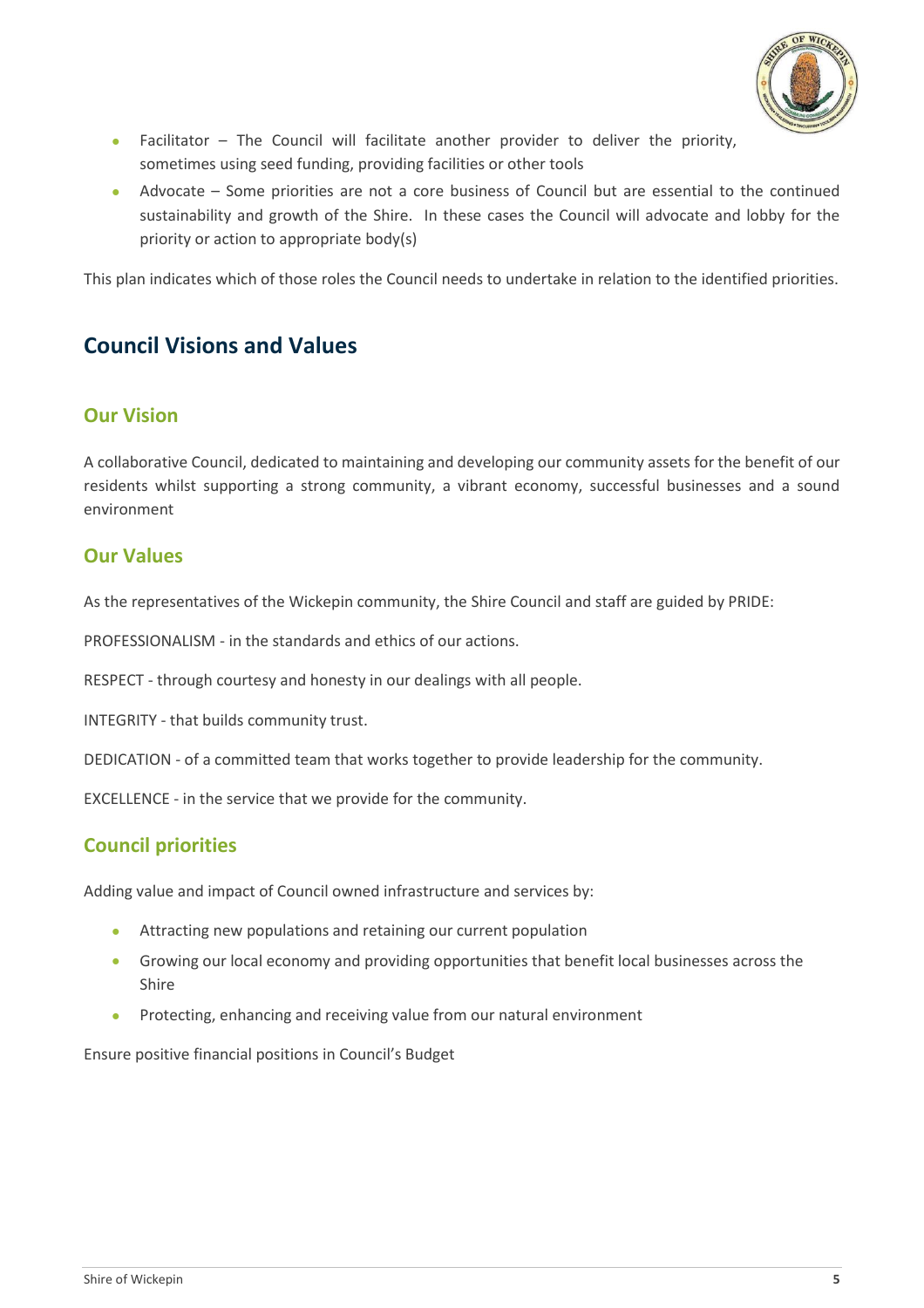

### <span id="page-6-0"></span>**Community Priorities**



The key priorities (based upon survey results and number of discussions in which these arose) that the community identified during the process included:

#### **High Priority**

- Maintenance and improvement of road infrastructure
- Maintenance and continual improvement of parks and gardens, creating a reason to visit and stop in the Shire
- Growing the economic impact of Lake Yealering
- **•** Lifestyle and amenity development
- Supporting the agricultural industry, agricultural innovation and business diversification

#### **Medium Priority**

- Tourism product development
- Opportunity to work closely with community organisations to achieve mutual goals
- Improved partnerships to address youth attraction and retention, drug and alcohol education and awareness

These priorities have all been reflected in the goals and strategies of our plan.

#### <span id="page-6-1"></span>**Regional Challenges**

The implications of regional challenges facing the community's priorities include:

- Water availability
- Agricultural
- **•** Infrastructure
- Population trends
- Providing diverse economic and employment options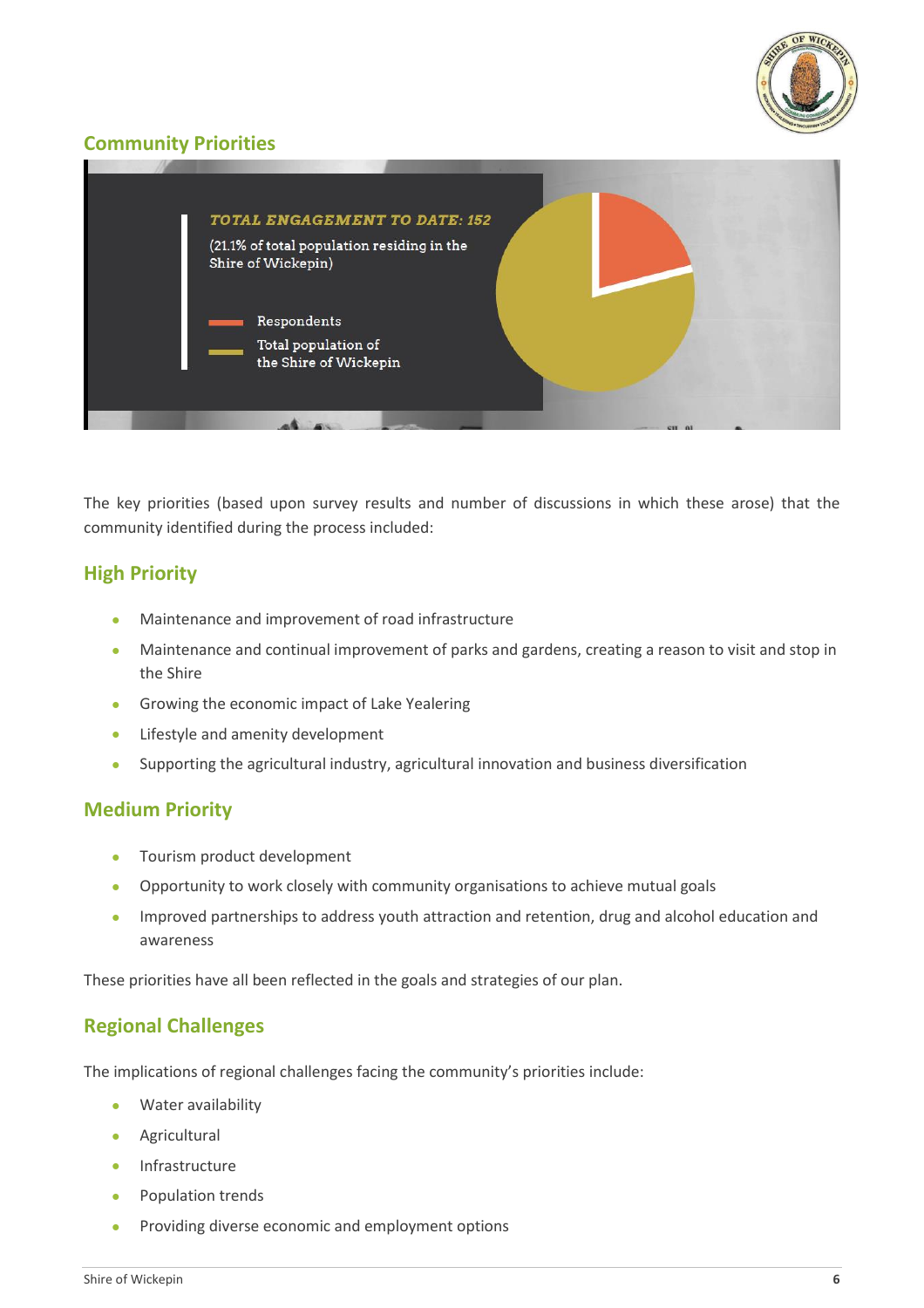

Climate scientists have reported a decline in annual rainfall of approximately 10% across the

south west of Western Australia due to climate change factors. These factors have the ability to increase temperatures and the possibility of severe weather events leading to bushfire, wind erosion and a decline in land capability. Increasingly, these adverse weather conditions have the potential to affect the region's water availability, agricultural production and damage its infrastructure. To spread the risk Councils should engage with their community to encourage local producers to adjust their farming and business practices to suit the climate variability whilst conserving the region's natural resources. Population trends have also declined in the regional areas of the south west of Western Australia which makes it unrealistic for regional areas to expect a dramatic increase in resident population. Regional trends indicate that there is an increase in ageing resident population whilst young persons are leaving regional areas for higher education and employment opportunities. These trends impact the region's economic development, the priorities and goals of councils and communities, and the ability of councils to rely on projected income from rate collection monies. More and more regional councils are required to investigate and implement housing strategies, tourism opportunities, industry, and business development to promote their community as an ideal location in which to live, work, conduct business, and visit as a tourist attraction.

#### <span id="page-7-0"></span>**Local Challenges**

The Wickepin Shire also faces its own challenges with the most relevant being:

- the loss of grants
- a declining population
- encouraging and supporting economic development
- **•** growing business and employment
- staff costs are 95% of rates income against overall expenditure
- **.** lack of diversity and the reliance on agriculture
- an ageing population
- loss of young people
- providing services for aged care
- loss of funding for road construction and maintenance
- loss of government services (police, health and schools)
- **•** retaining and attracting a quality workforce
- an ageing workforce
- increased level of governance (planning and compliance)
- responsibility placed upon councillors is increasing
- workload increase for example work place health and safety compliance
- an ageing infrastructure (funded to replace not maintain)
- **•** structural reform
- difficulty in maintaining working partnerships.

Each of these challenges place limitations on the Shire's ability to respond to local priorities and as such this Corporate Business Plan focuses on the most important that can be achieved within the resources available.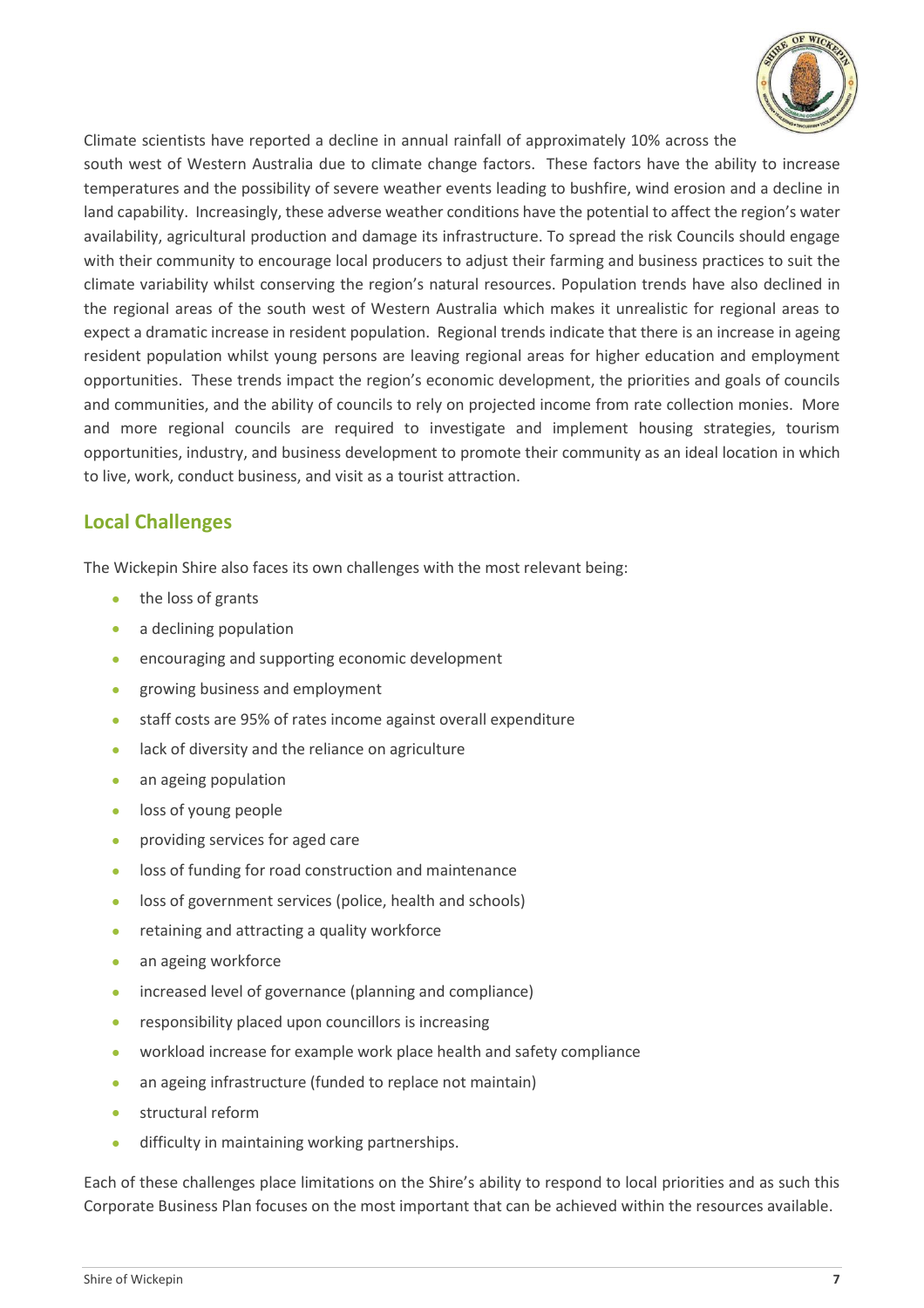

While the Shire has no or limited influence over these challenges it will continue to advocate at regional, state and federal levels for policy and resources to address these challenges.

## <span id="page-8-0"></span>**Considered Risks**

Throughout the Strategic Planning process a number of internal and external risks have been discussed and presented to Council for consideration, additionally Council conducted an analysis of the organisations strengths, weaknesses, opportunities and threats. The risks identified and being considered in the development of this Strategic Community Plan include:

| <b>INTERNAL RISKS</b>                                                                                                                                                                                               | <b>EXTERNAL RISKS</b>                                                                                                                                                                                                                                                                                                                                                                                                                                                                                                            |
|---------------------------------------------------------------------------------------------------------------------------------------------------------------------------------------------------------------------|----------------------------------------------------------------------------------------------------------------------------------------------------------------------------------------------------------------------------------------------------------------------------------------------------------------------------------------------------------------------------------------------------------------------------------------------------------------------------------------------------------------------------------|
| Resources are split across multiple<br>$\bullet$<br>town sites<br>Participation in regional groupings<br>$\bullet$<br>Shire is a major employer<br>$\bullet$<br>Competitive nature of external funding<br>$\bullet$ | Ageing population<br>$\bullet$<br>Demographic profile of the community<br>$\bullet$<br>Loss of rail transport for grain<br>$\bullet$<br>Lack of business diversity<br>$\bullet$<br>Loss of essential services<br>$\bullet$<br>No bank in the Shire<br>$\bullet$<br>Lack of available, quality<br>$\bullet$<br>accommodation<br>Telecommunications - internet and<br>$\bullet$<br>mobile<br>Volunteer burnout<br>$\bullet$<br>Government red tape<br>$\bullet$<br>Close proximity to a regional centre<br>$\bullet$<br>(Narrogin) |
|                                                                                                                                                                                                                     | Loss of young people                                                                                                                                                                                                                                                                                                                                                                                                                                                                                                             |

Going forward we will manage our risks by:

- Adhering to our risk management policies
- Conducting an annual audit and implementing the recommendations
- Adhering to the Integrated Planning Reporting guidelines
- Annually review our risk management processes
- Continually monitor risk at a Council level

| <b>OUR STRENGTHS</b>                                                                                                | <b>OUR OPPORTUNITIES</b>                                                                  |  |  |
|---------------------------------------------------------------------------------------------------------------------|-------------------------------------------------------------------------------------------|--|--|
| <b>INTERNAL</b>                                                                                                     | <b>INTERNAL</b>                                                                           |  |  |
| Positive financial position of the Shire<br>$\bullet$<br>Council demographics and leadership<br>$\bullet$<br>skills | Industrial and residential land<br>$\bullet$<br>development<br>Caravan Parks<br>$\bullet$ |  |  |
| Plant equipment is in good standard<br>$\bullet$                                                                    |                                                                                           |  |  |
| Waste management                                                                                                    |                                                                                           |  |  |
| Sport and recreation facilities                                                                                     |                                                                                           |  |  |
| We are open to new ideas                                                                                            |                                                                                           |  |  |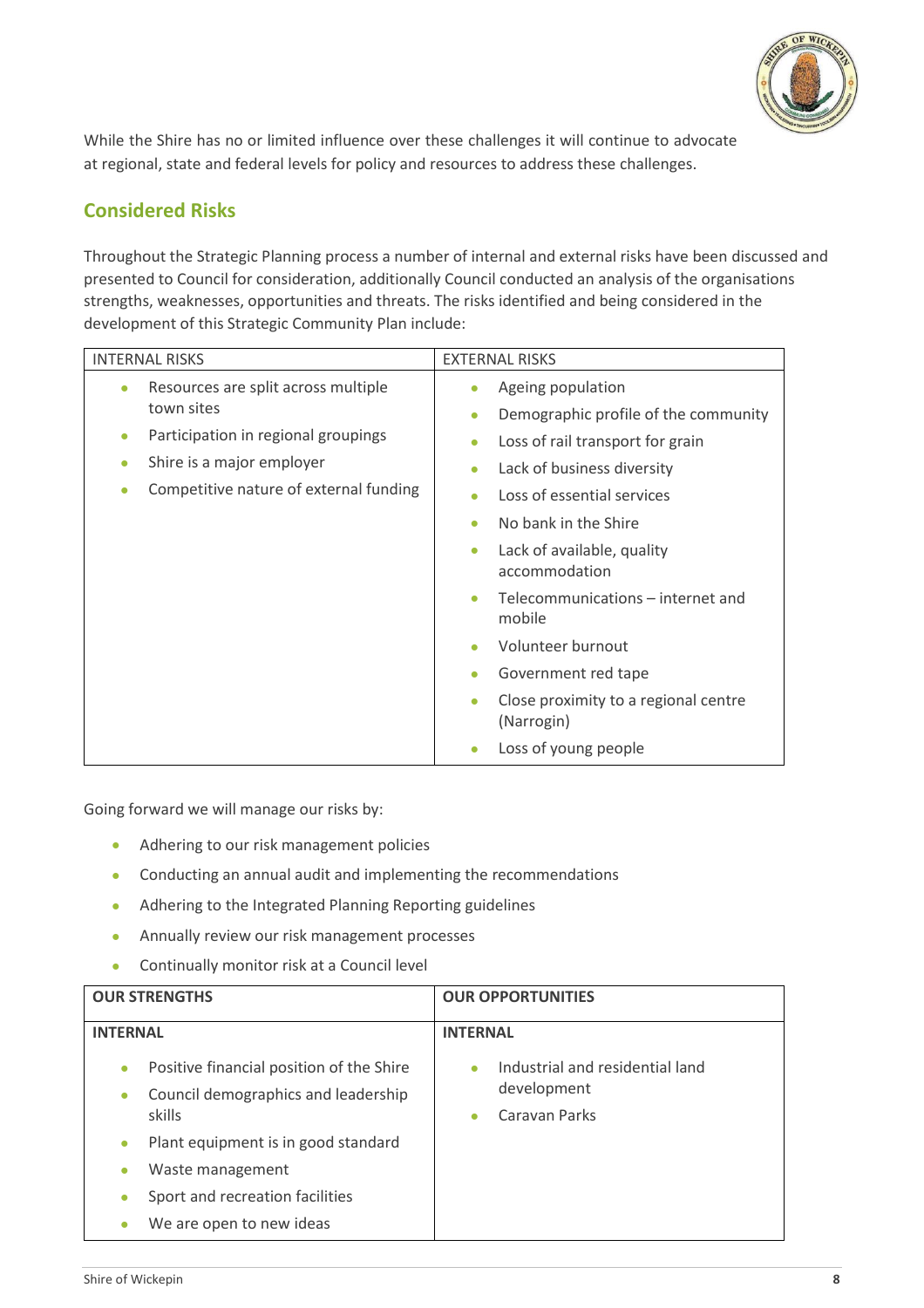

| We can react quickly<br>$\bullet$                                                                                                                                 |                                                                                                                                                                                                                                                                                                                                                                                                                                                                |
|-------------------------------------------------------------------------------------------------------------------------------------------------------------------|----------------------------------------------------------------------------------------------------------------------------------------------------------------------------------------------------------------------------------------------------------------------------------------------------------------------------------------------------------------------------------------------------------------------------------------------------------------|
| <b>EXTERNAL</b><br>Strength of agribusiness<br>$\bullet$<br>Access to fuel<br>$\bullet$<br><b>Facey Group</b><br>$\bullet$<br><b>Health services</b><br>$\bullet$ | <b>EXTERNAL</b><br>Regional Organisation of Council /<br>$\bullet$<br>collaboration<br><b>Community Resource Centre</b><br>$\bullet$<br>CBH in Wickepin<br>$\bullet$<br>Drive in and drive out of Narrogin<br>$\bullet$<br>(Wickepin offers a lifestyle choice)<br>Lake Yealering, Toolibin Lake<br>$\bullet$<br><b>Facey House</b><br>$\bullet$<br>Wildflowers<br>Heritage trails<br>$\bullet$<br>Kaolin Mine<br>$\bullet$<br><b>Facey Group</b><br>$\bullet$ |

# <span id="page-9-0"></span>**Creating Our Strategic Community Plan**

| <b>INFORM</b>                                                                                                                                                                                 | <b>CONSULT</b>                                                                                                                                                                                                    |  |  |
|-----------------------------------------------------------------------------------------------------------------------------------------------------------------------------------------------|-------------------------------------------------------------------------------------------------------------------------------------------------------------------------------------------------------------------|--|--|
| Project Plan publicised for the Strategic<br><b>Community Plan</b><br>Community Engagement Plan publicised for the<br>process<br>Media releases regarding the process $-$ online<br>and print | Online and hard copy survey<br>One on one phone interviews (random and<br>structured with community leaders)<br>One on one conversations with business<br>owners<br>One on one conversations with advisors to the |  |  |
| Council introductory workshop                                                                                                                                                                 | district                                                                                                                                                                                                          |  |  |
| Summary of all community feedback provided<br>to Council                                                                                                                                      | One on one conversations with key service<br>organisations in the Shire                                                                                                                                           |  |  |
| <b>INVOLVE</b>                                                                                                                                                                                | <b>COLLABORATE</b>                                                                                                                                                                                                |  |  |
| Councillor workshops                                                                                                                                                                          | Strategic Community Plan feedback period                                                                                                                                                                          |  |  |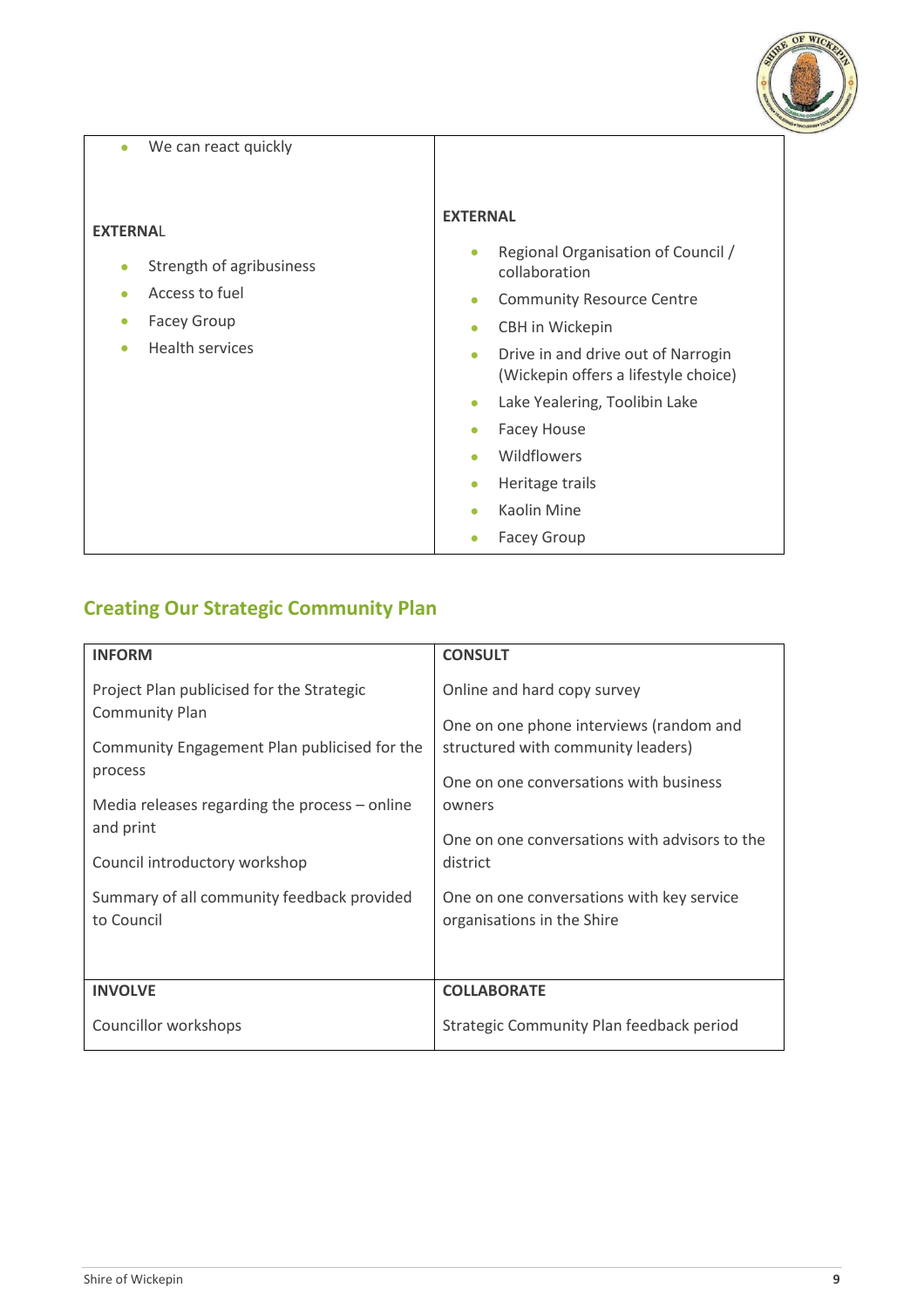

## <span id="page-10-0"></span>**Corporate Business Plan Five Year Actions**

The Corporate Business Plan is structured to align to the Strategic Community Plan themes, goals and strategies. While Council cannot respond to every strategy over the life of this plan, actions that contribute to the delivery the community's priorities are outlined for the next five years including maintaining business as usual. This plan also identifies the intended timeframes, the implications for Councils informing strategies, the source of funding and the type of role the Shire plays in delivery of the action.

The proposed service levels and performance expectations are also listed for each action.

| Infrastructure                                         |                                                                                                                                                                                                                                                                                                                                                                                     |                                                                                                                                                                         |                 |                   |                               |  |
|--------------------------------------------------------|-------------------------------------------------------------------------------------------------------------------------------------------------------------------------------------------------------------------------------------------------------------------------------------------------------------------------------------------------------------------------------------|-------------------------------------------------------------------------------------------------------------------------------------------------------------------------|-----------------|-------------------|-------------------------------|--|
|                                                        | Goal 1 - Outcome: Road Infrastructure meets the freight task and is sustainable in the Long Term                                                                                                                                                                                                                                                                                    |                                                                                                                                                                         |                 |                   |                               |  |
| Goal 1                                                 | <b>Strategies</b>                                                                                                                                                                                                                                                                                                                                                                   | Action(s)                                                                                                                                                               | When            | <b>Funding</b>    | <b>Council</b><br><b>Role</b> |  |
| Roads are a key<br>economic driver<br>across the Shire | • Annual review of the<br>performance and<br>structure of Shire<br>owned roads<br>• Plant and equipment<br>maintenance and<br>replacement is<br>planned for<br>· Identification of road<br>maintenance and<br>improvements in the<br><b>Asset Management</b><br>Plan<br>• Engagement of<br>neighbouring Shires<br>and key stakeholders<br>in the Secondary<br>Freight Route Project | Continue to maintain<br>Council assets at<br>current service levels<br>Establish and engage<br>the community on an<br>asset consolidation<br>and replacement<br>program | 2020<br>$-2025$ | Council<br>Grants | Provider<br>Partner           |  |

| Service Levels                           | <b>Success Measures</b>                                                                                                                                                                                                                                                                                                                                |
|------------------------------------------|--------------------------------------------------------------------------------------------------------------------------------------------------------------------------------------------------------------------------------------------------------------------------------------------------------------------------------------------------------|
| The transport network is well maintained | <b>RRAV</b> ratings<br>Number of positive and negative complaints received<br>Traffic count data reflects usage and investment<br>required<br>Number of accidents attributed to road condition<br>Retention of works staff is higher than industry average<br>Roads can handle weather conditions<br>Level of funding secured and % spent in the Shire |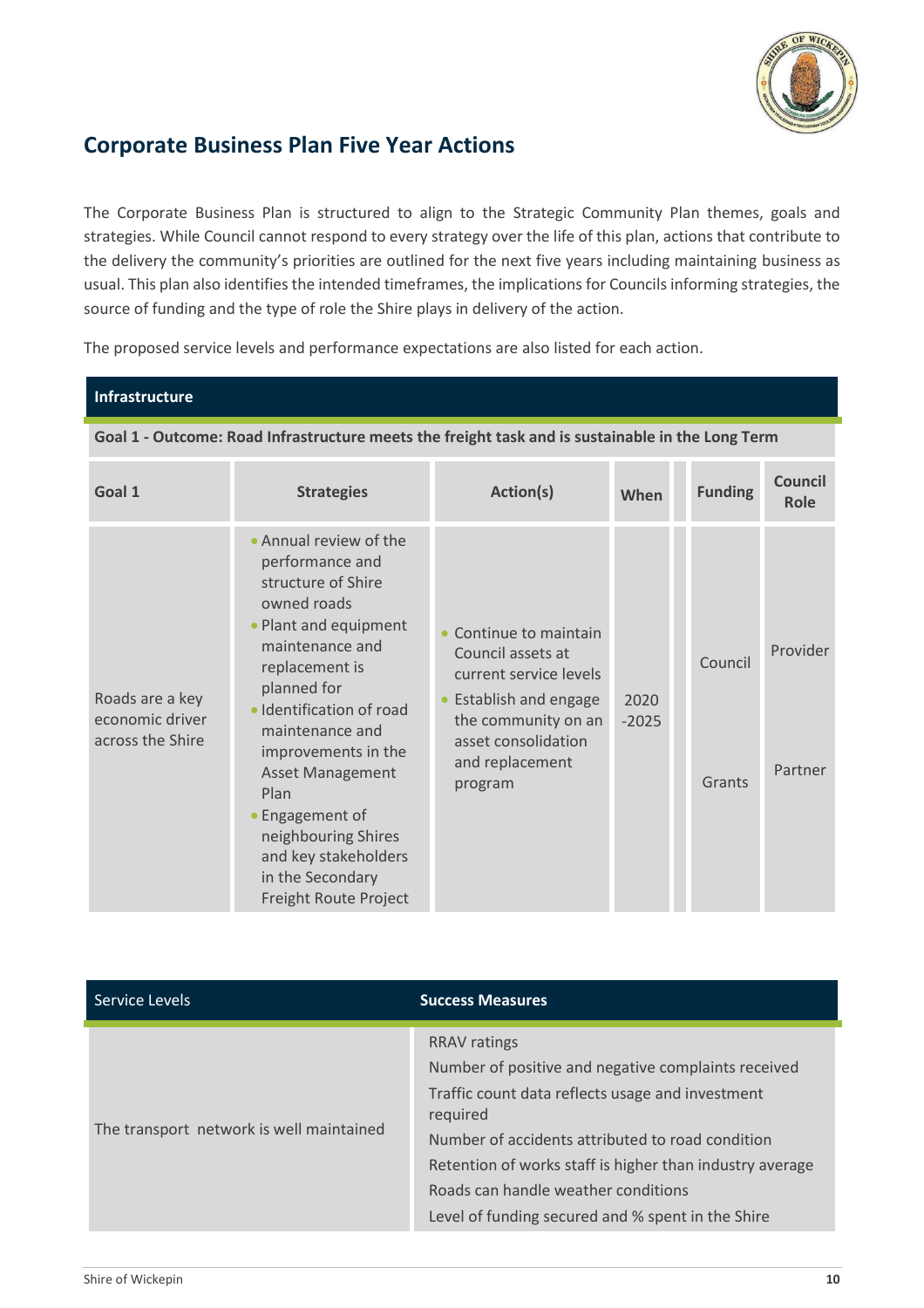

| Assets are renewed as planned                      | Percentage of Capital Works Program completed annually<br>Townscape plans are implemented<br>Asset sustainability ratio<br>Asset renewal funding ratio |  |  |
|----------------------------------------------------|--------------------------------------------------------------------------------------------------------------------------------------------------------|--|--|
| Grant funding levels are maintained or<br>improved | Amount of grant funding received                                                                                                                       |  |  |
|                                                    |                                                                                                                                                        |  |  |

a pro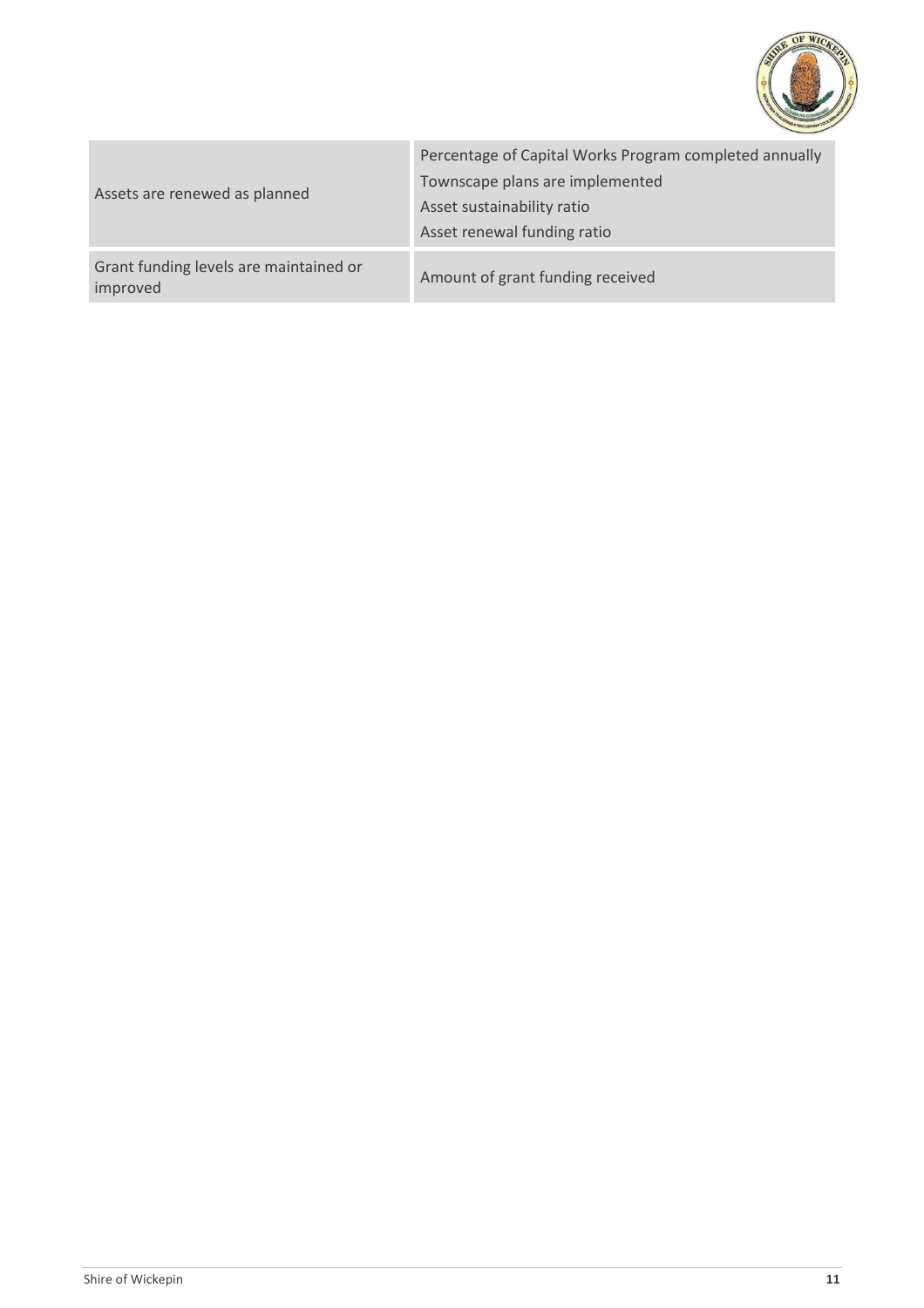

| Goal 2                                                                              | <b>Strategies</b>                                                                                                                                                                                                                                                                                                                                                                                                                                                                                                                                                                              | Action(s)                                                                                                                                                                                                                                                                                | When             | <b>Funding</b>    | <b>Council</b><br>Role |
|-------------------------------------------------------------------------------------|------------------------------------------------------------------------------------------------------------------------------------------------------------------------------------------------------------------------------------------------------------------------------------------------------------------------------------------------------------------------------------------------------------------------------------------------------------------------------------------------------------------------------------------------------------------------------------------------|------------------------------------------------------------------------------------------------------------------------------------------------------------------------------------------------------------------------------------------------------------------------------------------|------------------|-------------------|------------------------|
| Improve the<br>amenities and<br>aesthetics along the<br>main street of<br>townsites | • Annual stocktake of<br>existing parks and<br>gardens across the<br>Shire<br><b>Established local</b><br>groups are engaged in<br>redesigning the<br>current park and<br>garden at the western<br>end of the main street<br>of Wickepin<br>Develop a Wickepin<br>Playground Plan<br>Council continues to<br>try to engage to<br>improve the<br>agricultural display<br>along the main street<br>of Wickepin<br>Playgrounds are<br>updated<br>• Parks and gardens<br>across the Shire are<br>maintained and<br>continually enhanced<br>Garden staff are<br>informed, equipped<br>and resourced | • Continue to<br>implement<br>Townscape plans<br>and maintain Public<br>Conveniences<br>· Annual stocktake of<br>existing parks and<br>gardens across the<br>Shire<br>· Playgrounds are<br>inspected annually<br>· Provide ten year<br>replacement<br>program for plant<br>and equipment | $2020 -$<br>2021 | Council<br>Grants | Provider               |

#### **GOAL 2: Improve the amenities and aesthetics along the main street of townsites**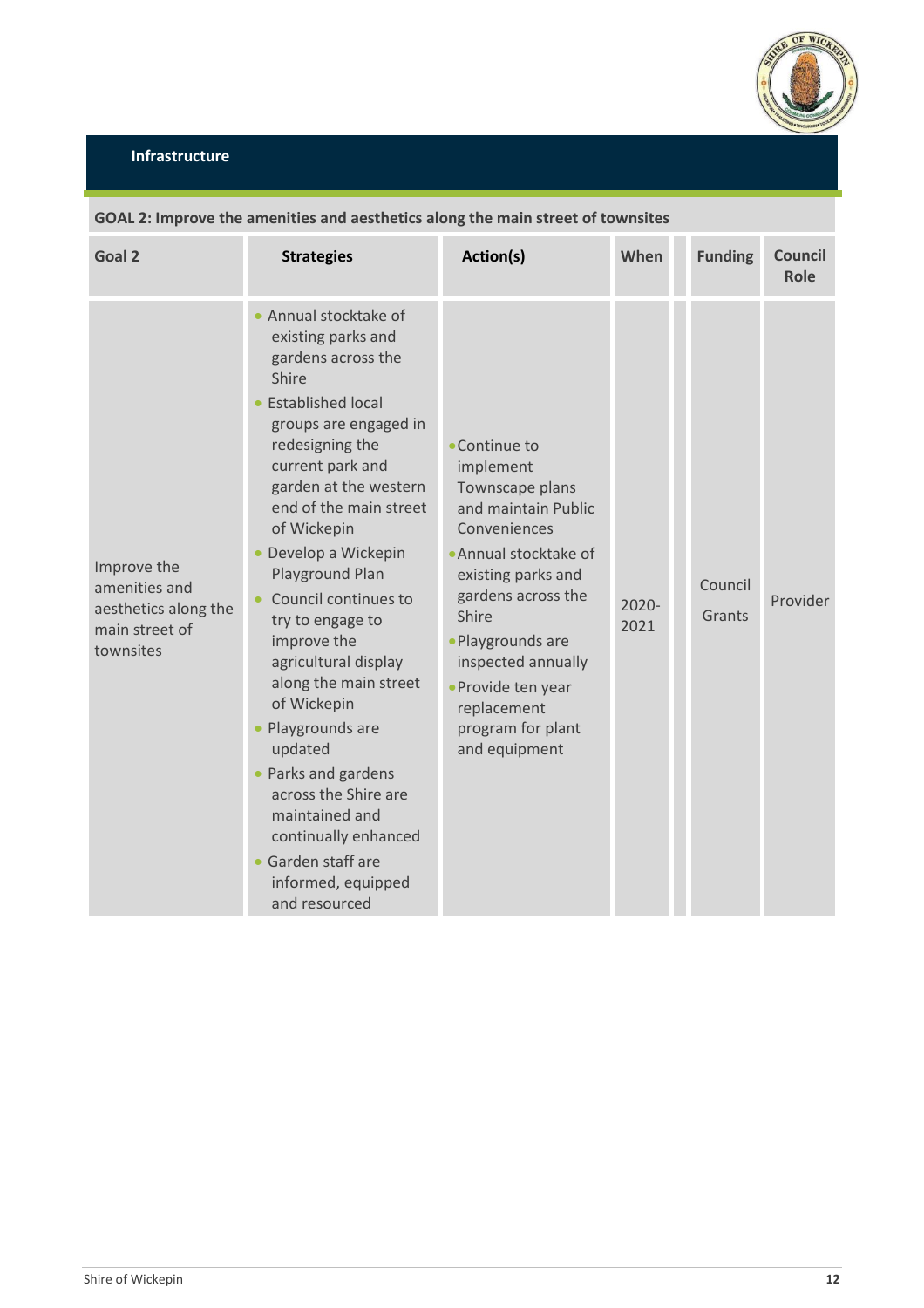

| Service Levels                               | <b>Success Measures</b>                                                                                                            |
|----------------------------------------------|------------------------------------------------------------------------------------------------------------------------------------|
| Playgrounds are<br>updated and<br>maintained | Annual Parks and Gardens Audit is completed and discussed at Council<br>Increase in number of visitors who stop and use playground |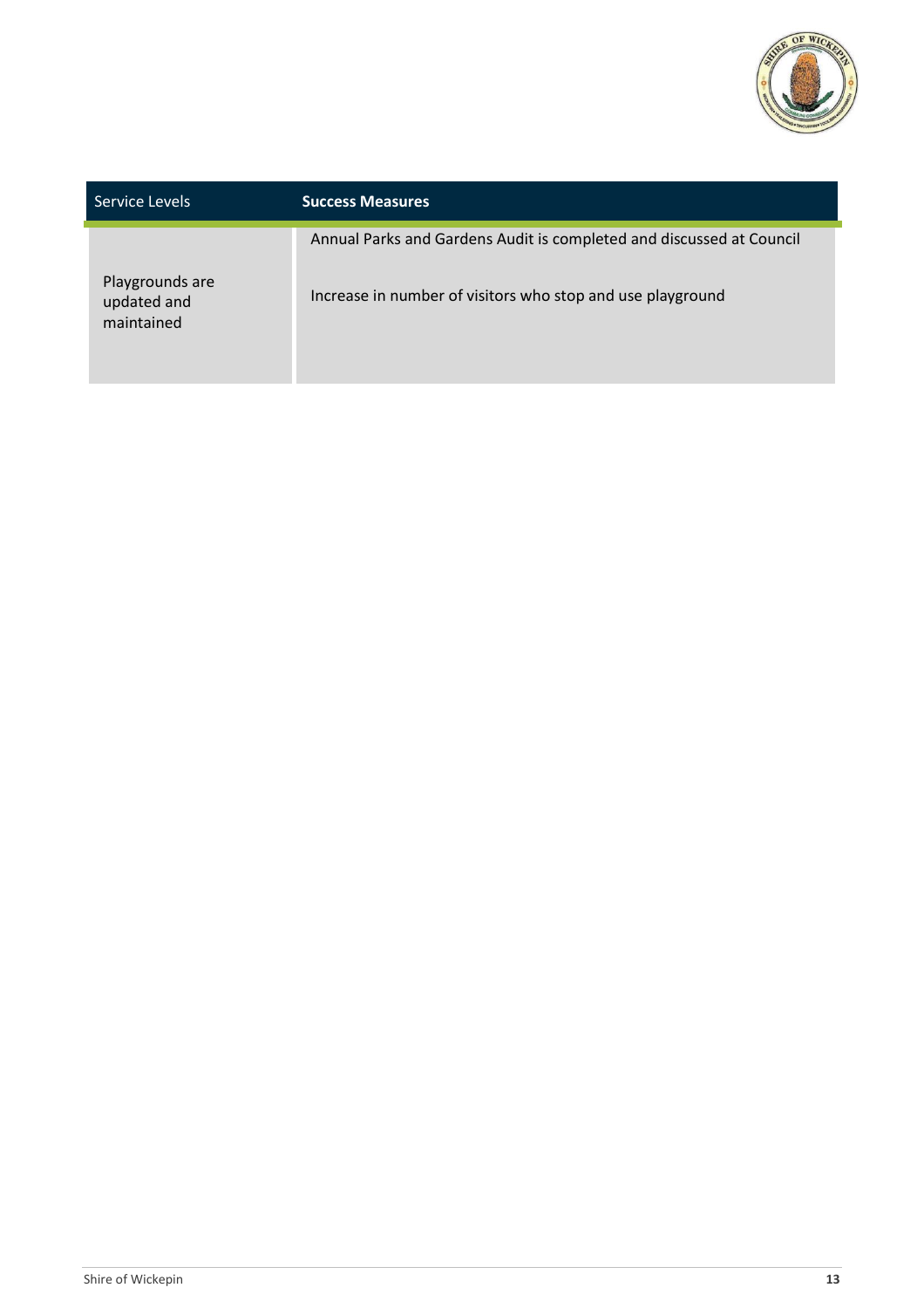

#### **Infrastructure**

## **Goal 3 : The Shire of Wickepin Caravan Park amenities are of a high standard**

| Goal 3                        | <b>Strategies</b>              | Action(s)                 | When             | <b>Funding</b>                  | <b>Council</b><br><b>Role</b> |
|-------------------------------|--------------------------------|---------------------------|------------------|---------------------------------|-------------------------------|
| Caravan Parks are<br>enhanced | • Caravan Parks are<br>Updated | • Update Caravan<br>Parks | $2020 -$<br>2021 | Council<br>Grants<br><b>CBH</b> | Provider<br>Partner           |

| l Service Levels       | <b>Success Measures</b>                                                                         |  |  |
|------------------------|-------------------------------------------------------------------------------------------------|--|--|
| Caravan Parks upgraded | Increase in the number of overnight visitors<br>Increase in the length of stay at Caravan Parks |  |  |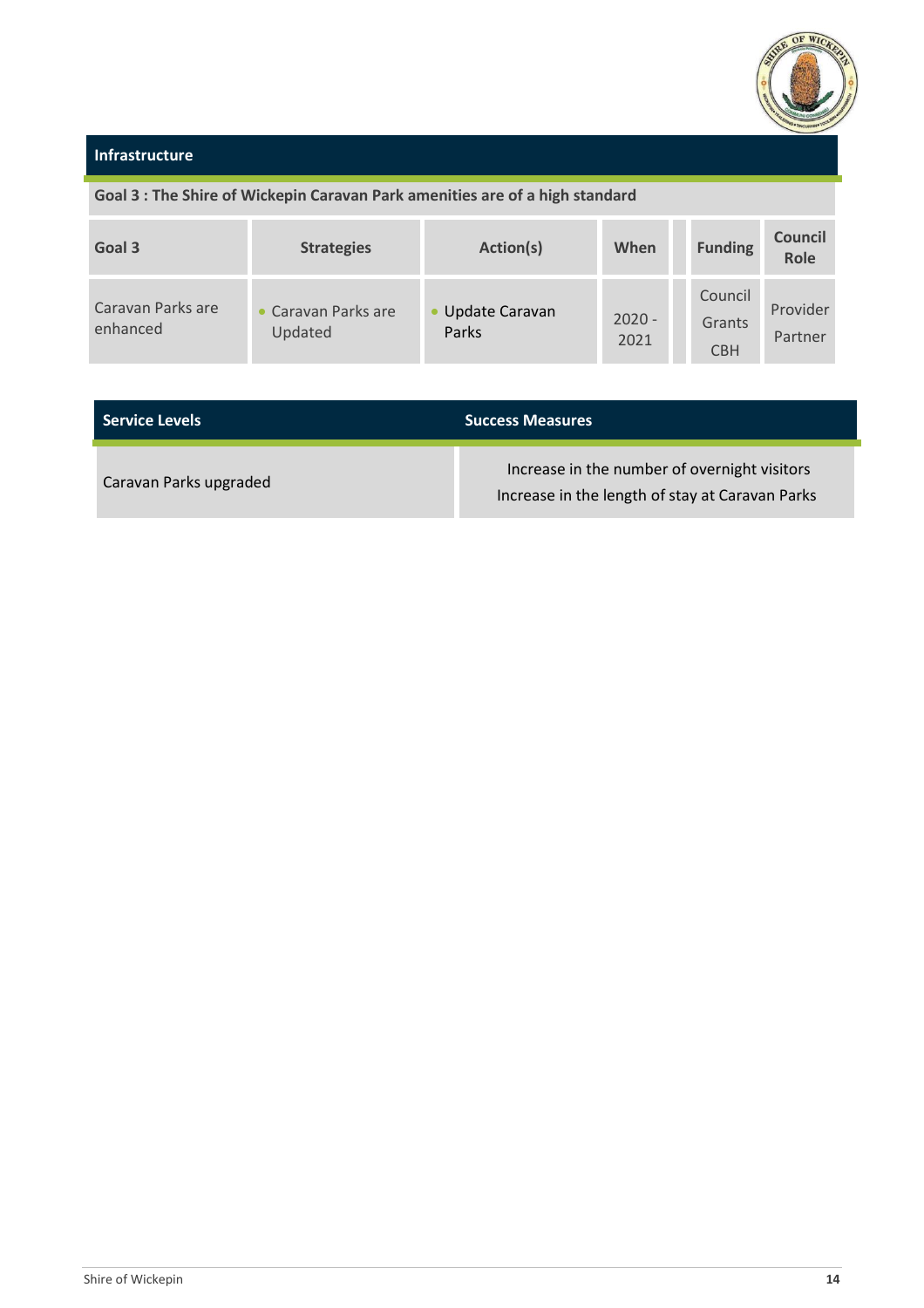

## **Infrastructure**

#### **Goal 4 : Maintain Shire owned facilities in a strategic manner and also to meet community needs**

| Goal                                                            | <b>Strategies</b>                                                                     | Action(s)                                      | When             | <b>Funding</b>    | <b>Council</b><br>Role |
|-----------------------------------------------------------------|---------------------------------------------------------------------------------------|------------------------------------------------|------------------|-------------------|------------------------|
| <b>Asset Management</b><br>Plan is developed and<br>adopted     | • Asset<br>Management Plan<br>is reviewed                                             | <b>Review Asset</b><br><b>Management Plans</b> | $2020 -$<br>2022 | Council           | Provider               |
| Encourage greater<br>usage of current<br>Shire owned facilities | • Support the<br>improvement and<br>maintenance of<br>assets in a<br>strategic manner | <b>Maintain Assets</b>                         | $2020 -$<br>2025 | Council<br>Grants | Provider<br>Partner    |

| Service Levels                | <b>Success Measures</b>                                                                                                                                               |
|-------------------------------|-----------------------------------------------------------------------------------------------------------------------------------------------------------------------|
| Facility Use age              | Level of facility usage is maintained and increases                                                                                                                   |
| Assets are renewed as planned | Level of community investment into facilities and<br>equipment<br>Asset maintenance and preservation is in line with<br>community needs and Shire financial resources |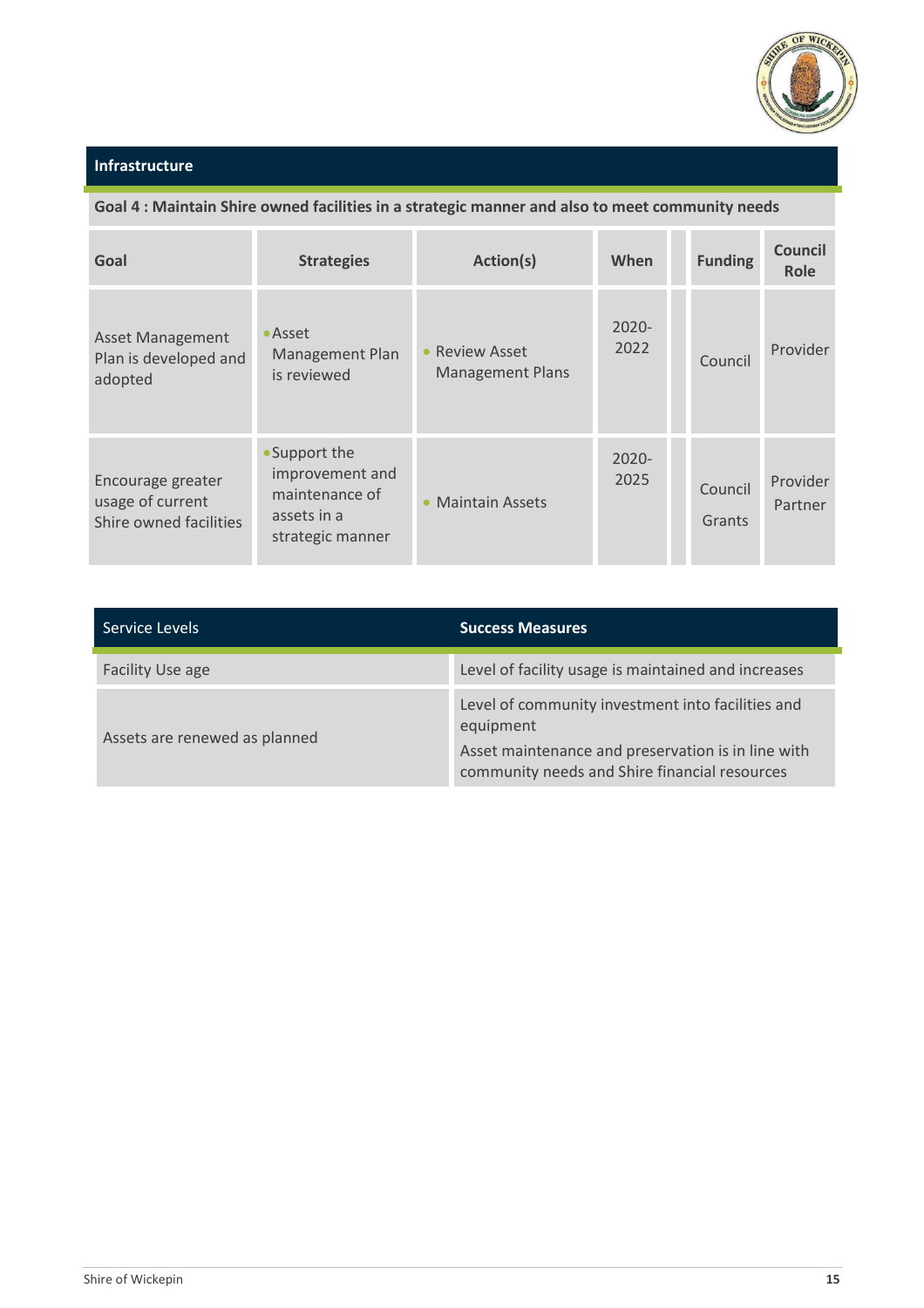

#### **GOAL 5: We are an agricultural hub, that innovates and leverages opportunities**

| Goal 5                                                                                                                       | <b>Strategies</b>                                                                                | Action(s)                            | When             | <b>Funding</b> | <b>Council</b><br>Role |
|------------------------------------------------------------------------------------------------------------------------------|--------------------------------------------------------------------------------------------------|--------------------------------------|------------------|----------------|------------------------|
| Review the RAV<br>ratings across the<br>Shire                                                                                | • Continue close links<br>with grain handlers<br>and commodity<br>transporters including<br>rail | • Review RAV Ratings<br>of all roads | $2020 -$<br>2025 | Council        | Provider               |
| Where appropriate<br>support the Facey<br>Group to continue<br>its close links with<br>local growers and<br>key stakeholders | Collaborate with the<br>Facey Group on<br>strategic projects                                     | Collaborate with<br>the Facey Group  | $2020 -$<br>2025 | Council        | Provider               |

| <b>Service Levels</b>                                               | <b>Success Measures</b>                                                                                                                                                                                                     |
|---------------------------------------------------------------------|-----------------------------------------------------------------------------------------------------------------------------------------------------------------------------------------------------------------------------|
| RAV Rating changed to allow access                                  | RAV rating review and necessary changes made<br>Rail network is utilised<br>Grain Receival sites are utilised<br>The transport network across the Shire benefits both<br>producers and suppliers with improved efficiencies |
| Council provides opportunities to engage with<br><b>Facey Group</b> | Annual report / presentation from the Facey Group to<br>Council which details strategic priorities<br>Amount of external funding attracted by the Facey<br>Group                                                            |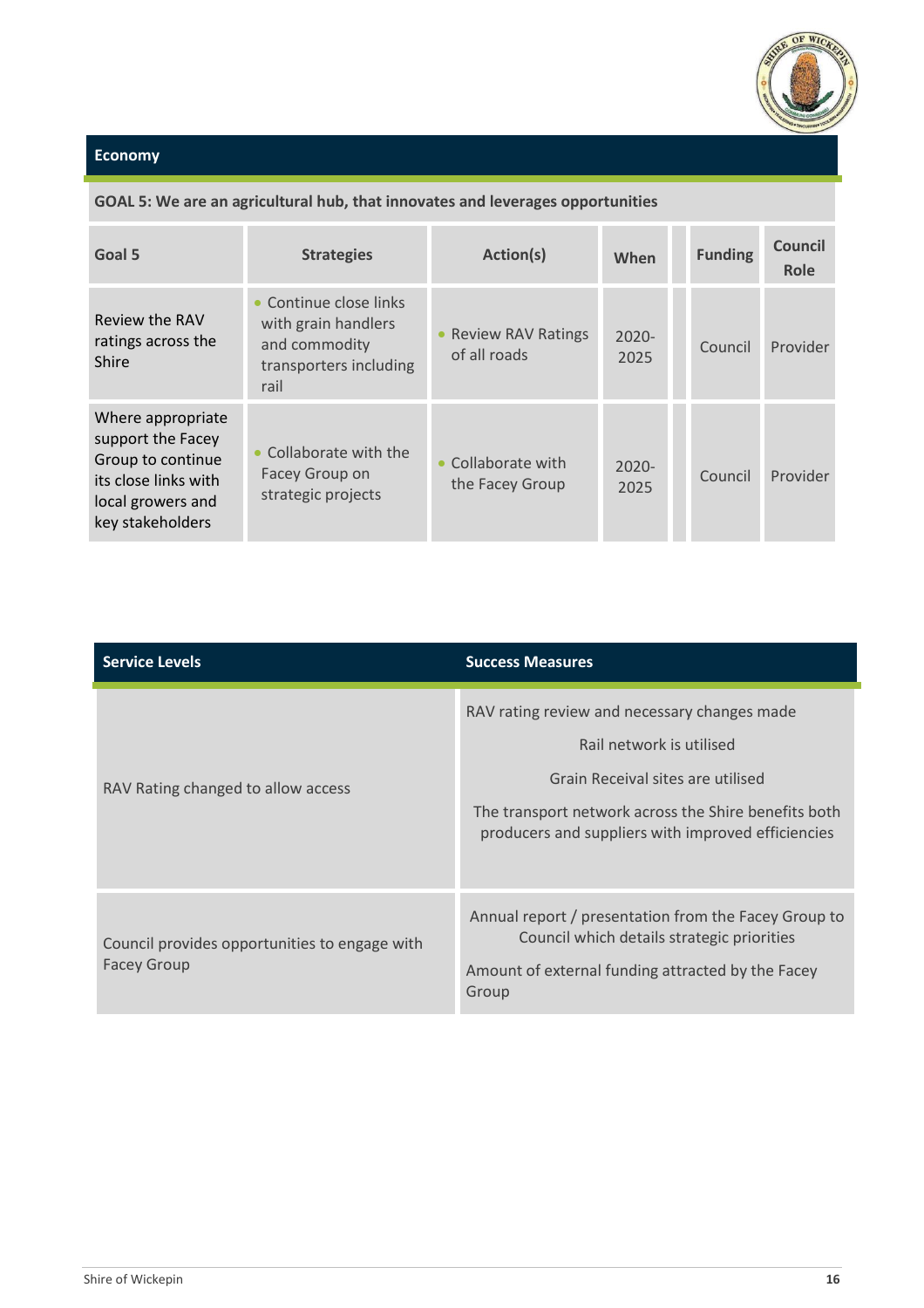

## **GOAL 6: New businesses are attracted and existing businesses grow**

| Goal                                                                                                  | <b>Strategies</b>                                                                                                                                                                                                                                                                                        | Action(s)                                                                                                                                                                          | When             | <b>Funding</b> | <b>Council</b><br>Role |
|-------------------------------------------------------------------------------------------------------|----------------------------------------------------------------------------------------------------------------------------------------------------------------------------------------------------------------------------------------------------------------------------------------------------------|------------------------------------------------------------------------------------------------------------------------------------------------------------------------------------|------------------|----------------|------------------------|
| Improve our<br>communication with<br>local businesses<br>regarding our future<br>procurement needs    | · Identify the<br>knowledge and<br>services gap in<br>current business<br>offering by<br>holding a<br>workshop with<br>progress<br>associations and<br>key stakeholders<br>Investigate a<br>digital or physical<br>incubation space<br>Investigate<br>worker<br>accommodation<br>needs for<br>businesses | •Hold a workshop<br>with progress<br>associations and<br>key stakeholders<br>•Continue close links<br>with Kaolin Mine                                                             | $2020 -$<br>2025 | Council        | Provider               |
| Review industrial land<br>zoning in<br>collaboration with<br>business and the<br>progress association | • Town Planning<br>Scheme is<br>reviewed<br>Investigate for<br>industrial land<br>lots in the Town<br><b>Planning Scheme</b><br>Future land<br>developments<br>have a thorough<br>cost benefit<br>analysis                                                                                               | .Town Planning<br>Scheme is updated<br>·Develop required<br>lots<br>•Reduce 'out of<br>town' expenditure<br>for products and<br>services<br><b>Budget for future</b><br>head works | 2020-<br>2025    | Council        | Provider               |

| <b>Service Levels</b>                                                      | <b>Success Measures</b>             |
|----------------------------------------------------------------------------|-------------------------------------|
| Town Planning Scheme is reviewed                                           | Town Planning Scheme is updated     |
| Investigate for industrial land lots in the<br><b>Town Planning Scheme</b> | Develop Required Lots               |
| <b>Future Head Works</b>                                                   | <b>Budget for future Head Works</b> |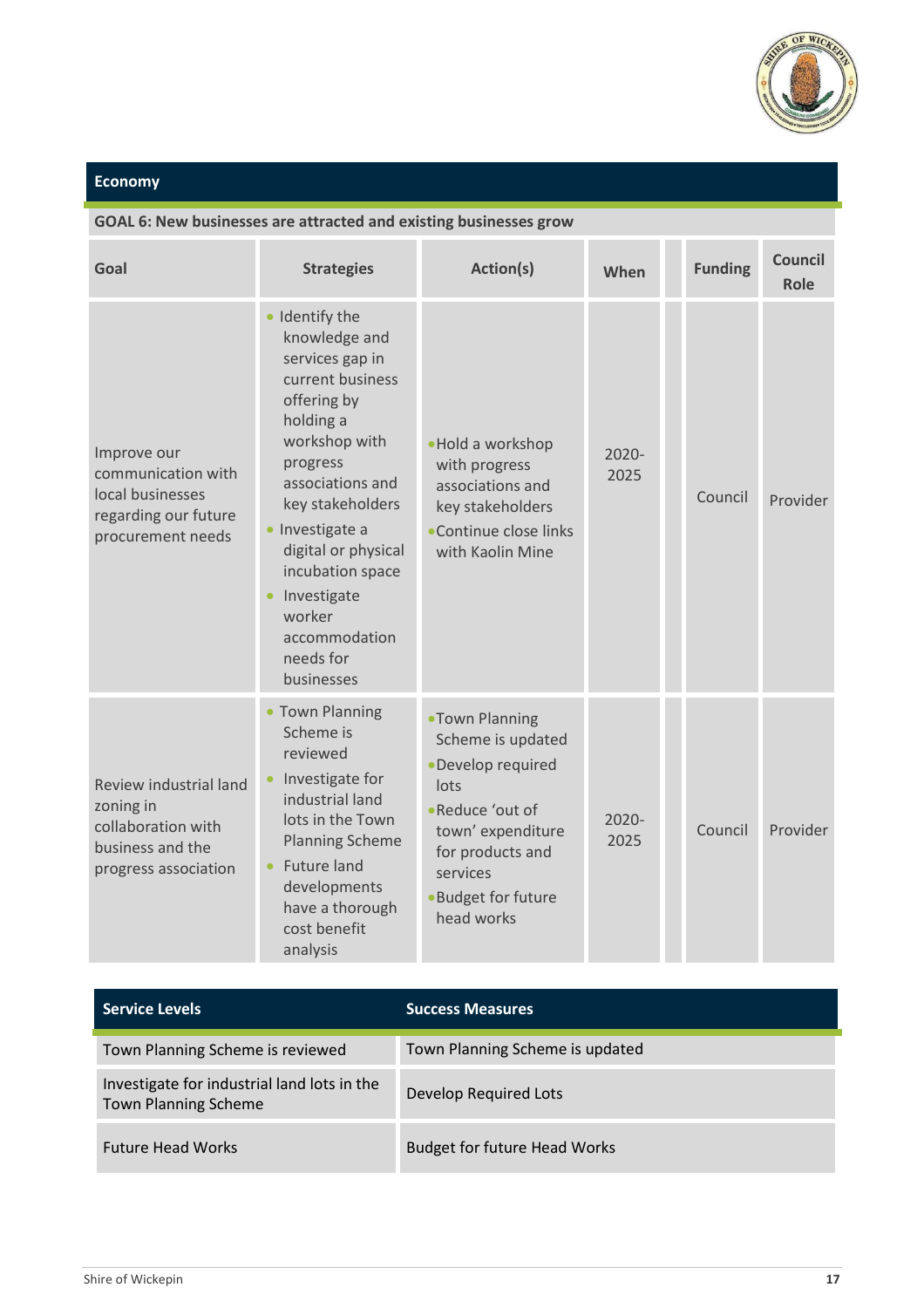

#### **GOAL 7: Residents and visitors can access reliable telecommunication services**

| Goal                                                        | <b>Strategies</b>                                          | Action(s)                                                 | When             | <b>Funding</b> | Council<br>Role |
|-------------------------------------------------------------|------------------------------------------------------------|-----------------------------------------------------------|------------------|----------------|-----------------|
| Advocate for<br>improved<br>telecommunications<br>solutions | . Work collaboratively<br>to Improve<br>Telecommunications | . Work with Telstra<br>for improved<br>telecommunications | $2020 -$<br>2025 | Council        | Provider        |

| <b>Service Levels</b>                                          | <b>Success Measures</b>                                                                                                                                                   |
|----------------------------------------------------------------|---------------------------------------------------------------------------------------------------------------------------------------------------------------------------|
| Council works collaboratively to Improve<br>telecommunications | Reduction in mobile phone blackspots<br>Level and type of feedback from the community<br>Our community has reliable tele-communication<br>coverage across the whole Shire |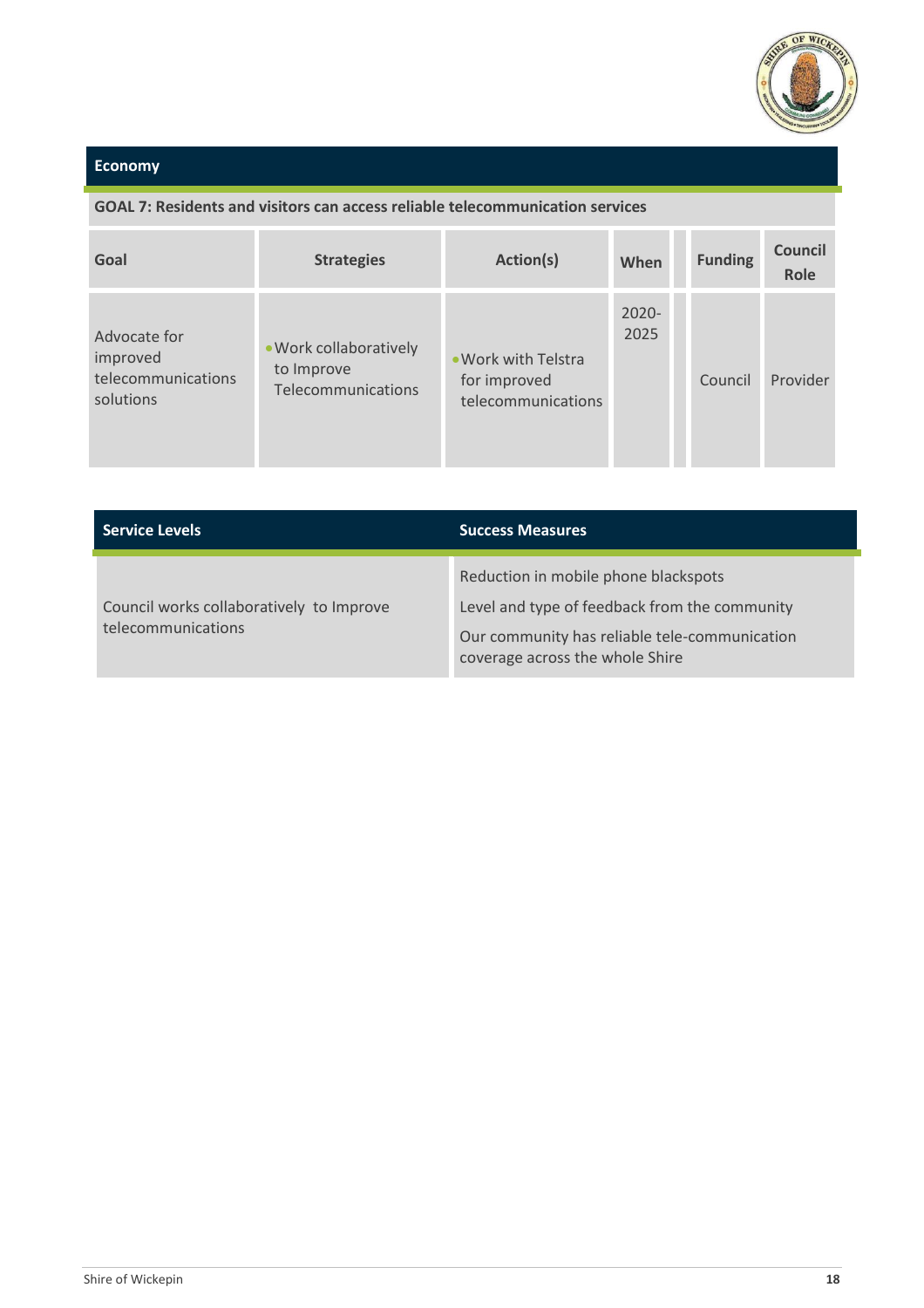

#### **GOAL 8: Tourism opportunities create value to our communities**

| Goal 8                                                                                                                                                                                                                                                                                                                                                                                                                                   | <b>Strategies</b>                                                                                                                                                                                                                                                                       | Action(s)                                                                                                                                                                                                                                                                       | When             | <b>Funding</b> | <b>Council</b><br>Role |
|------------------------------------------------------------------------------------------------------------------------------------------------------------------------------------------------------------------------------------------------------------------------------------------------------------------------------------------------------------------------------------------------------------------------------------------|-----------------------------------------------------------------------------------------------------------------------------------------------------------------------------------------------------------------------------------------------------------------------------------------|---------------------------------------------------------------------------------------------------------------------------------------------------------------------------------------------------------------------------------------------------------------------------------|------------------|----------------|------------------------|
| Continue to actively<br>participate in the Living<br>Lakes project<br>Develop and improve<br>the foreshore<br>amenities at Lake<br>Yealering<br>Investigate camping<br>grounds at Lake<br>Yealering (cost v<br>benefit analysis)<br>Partner with our<br>neighbouring Shires on<br>tourism promotion and<br>initiatives<br>Review our<br>engagement with the<br>Dryandra Visitor Centre<br>Further develop rest<br>stops across the Shire | •Develop a branding<br>strategy for Lake<br>Yealering in<br>collaboration with<br>residents and<br>businesses<br>•Develop Self Drive<br>route across the Shire<br>which includes Lake<br>Yealering, Harrismith<br>and Wickepin<br>attractions<br><b>•Increase our online</b><br>profile | •Develop a<br>branding strategy<br>for Lake<br>Yealering in<br>•Develop Self<br>Drive Route<br>across the Shire<br>·Increase online<br>Profile<br>●CDO to hold<br>discussions with<br>Dryandra Visitor<br>Centre<br>• Provide rest<br>stops across the<br>Shire road<br>network | $2020 -$<br>2020 | Council        | Provider               |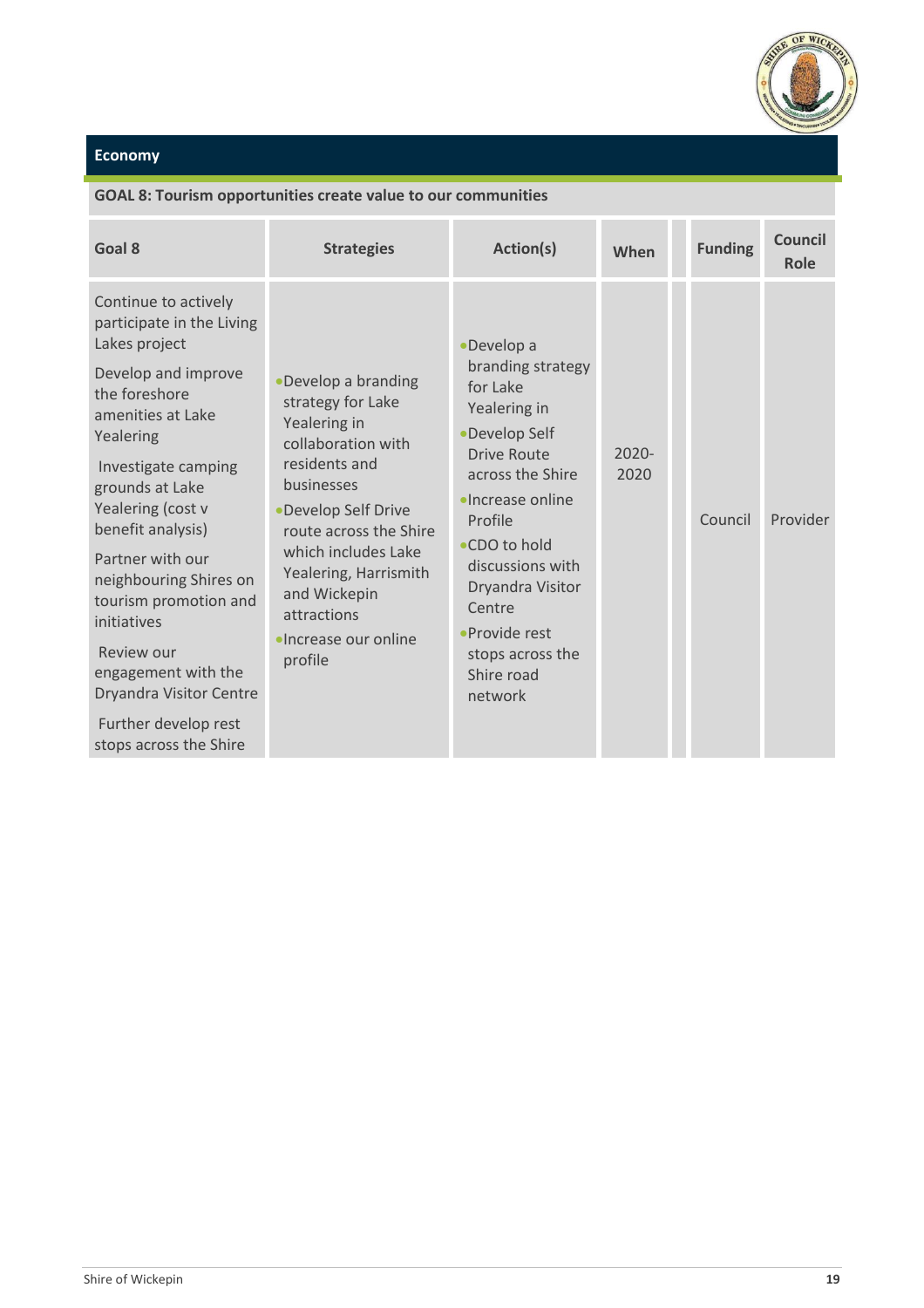

| <b>Service Levels</b>                   | <b>Success Measures</b>                                                                                                                                                                                    |
|-----------------------------------------|------------------------------------------------------------------------------------------------------------------------------------------------------------------------------------------------------------|
| Participate in the Living Lakes project | Lake Yealering has enough water in it for water based<br>activities for the majority of the year<br>Number of positive and negative reviews regarding the<br>Lake Yealering experience - online and verbal |
| Camping Grounds at Lake Yealering       | Yealering caravan park occupancy and length of stay<br>increases<br>Number and length of overnight stays increases                                                                                         |
| Develop Rest Stops across the Shire     | Toolibin rest stop is improved<br>Facilities used by locals and visitors are improved based<br>on online and verbal feedback                                                                               |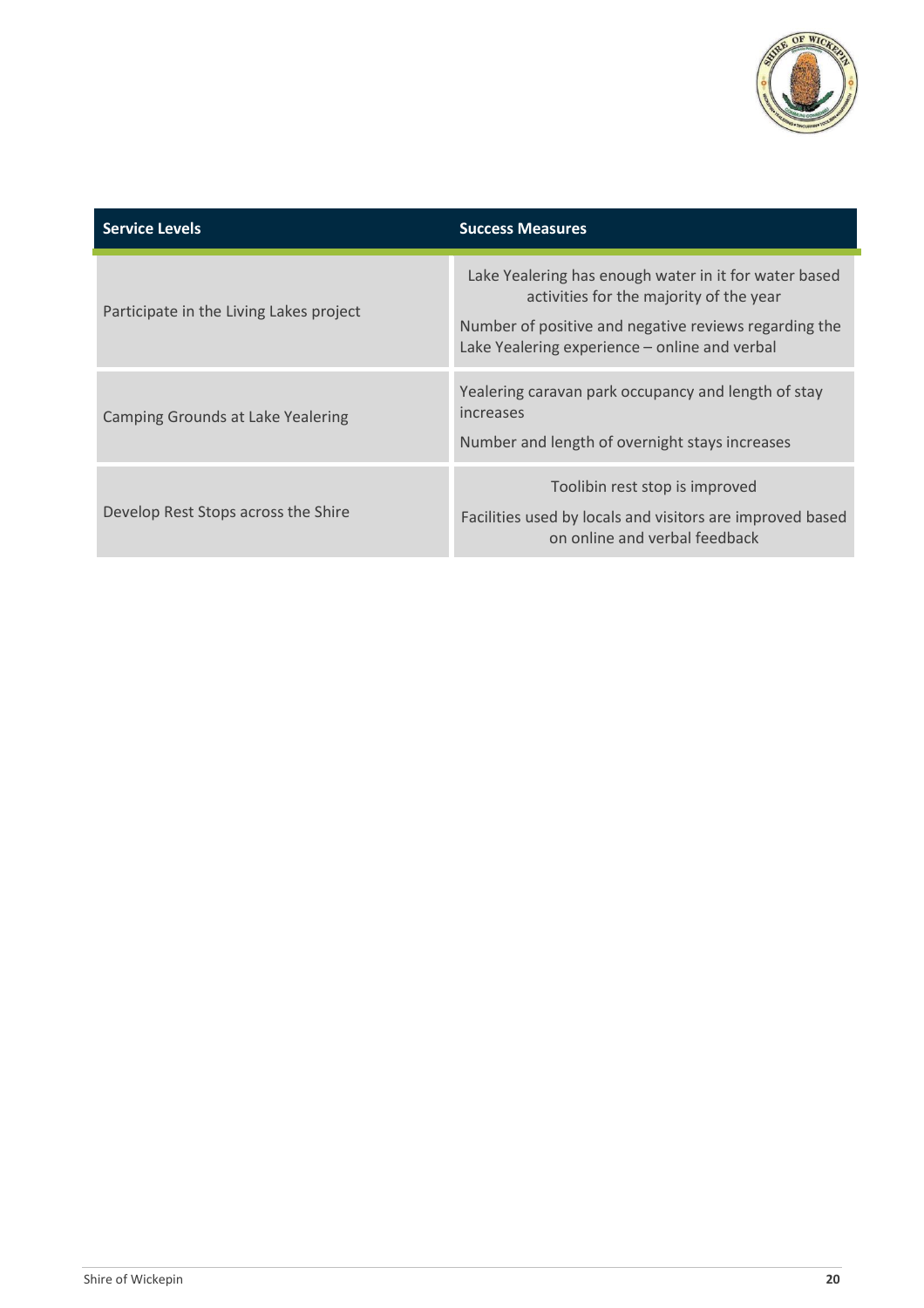

## **Community**

#### **GOAL 9: Our communities are engaged, have a healthy lifestyle and are safe**

| Goal 9                                                                                                                                                                                                                                                                                                                                                                                                                                                                                                                                                                     | <b>Strategies</b>                                                                                                                                                                                                                                                                          | Action(s)                                                                                                                                                                                             | When             | <b>Funding</b>   | <b>Council</b><br>Role |
|----------------------------------------------------------------------------------------------------------------------------------------------------------------------------------------------------------------------------------------------------------------------------------------------------------------------------------------------------------------------------------------------------------------------------------------------------------------------------------------------------------------------------------------------------------------------------|--------------------------------------------------------------------------------------------------------------------------------------------------------------------------------------------------------------------------------------------------------------------------------------------|-------------------------------------------------------------------------------------------------------------------------------------------------------------------------------------------------------|------------------|------------------|------------------------|
| Facilitate a meeting in<br>the Shire of Wickepin of<br>the local and regional<br>health, social and crime<br>prevention agencies to<br>raise drug and alcohol<br><i>issues</i><br>Meet with the Wickepin<br><b>Community Resource</b><br>Centre to identify<br>common community<br>priorities including but<br>not limited to youth<br>activities as well as<br>forward plan events<br>With the Wickepin<br><b>Community Resource</b><br>Centre target activities<br>at early years, primary<br>and secondary students<br>particularly during the<br>school holiday period | • Advocate for the<br>continuation of State<br>Government support<br>for the Wickepin<br><b>Community Resource</b><br>Centre<br>• With the Community<br>Resource Centre, help<br>to communicate and<br>action progress<br>association / organising<br>committee priorities<br>and projects | • Meet with<br>Wickepin<br>Community<br><b>Resource Centre</b><br>• Meet with<br>regional health,<br>social and crime<br>prevention<br>agencies<br>• CDO to liaise with<br>Police and Youth<br>Groups | $2020 -$<br>2025 | Council          | Provider               |
| Continue to advocate<br>and prepare for the<br>Wheatbelt South Aged<br><b>Housing Alliance</b><br>(WSAHA) project                                                                                                                                                                                                                                                                                                                                                                                                                                                          | • Seniors are encouraged<br>and able to age in place                                                                                                                                                                                                                                       | Continue with the<br>Wheatbelt South<br><b>Aged Housing</b><br>Alliance Project                                                                                                                       | $2020 -$<br>2021 | Council<br>Grant | Provider<br>Partner    |
| Continue to provide a<br>high standard waste<br>management service.<br>Continue to educate the<br>community about<br>recycling                                                                                                                                                                                                                                                                                                                                                                                                                                             | Take action to ensure<br>the successful<br>implementation of<br>waste disposal.<br>Investigate the options<br>for Waste Rubbish<br>Disposal and establish<br>and support recycling<br>and implement<br>proposals.                                                                          | Continue to<br>collect kerbside<br>waste weekly.<br>Continue to<br>collect recyclables<br>on a fortnightly<br>basis.<br><b>Support Regional</b><br>Waste facility                                     | $2020 -$<br>2025 | Council          | Provider               |
| Continue to help<br>facilitate the best<br>possible health and<br>emergency services                                                                                                                                                                                                                                                                                                                                                                                                                                                                                       | <b>Emergency service</b><br>planning is coordinated<br>and articulated<br>Recruiting volunteers is<br>a partnership approach                                                                                                                                                               | • Attend and<br>manage LEMC<br><b>Meetings</b>                                                                                                                                                        | $2020 -$<br>2025 | Council          | <b>Provider</b>        |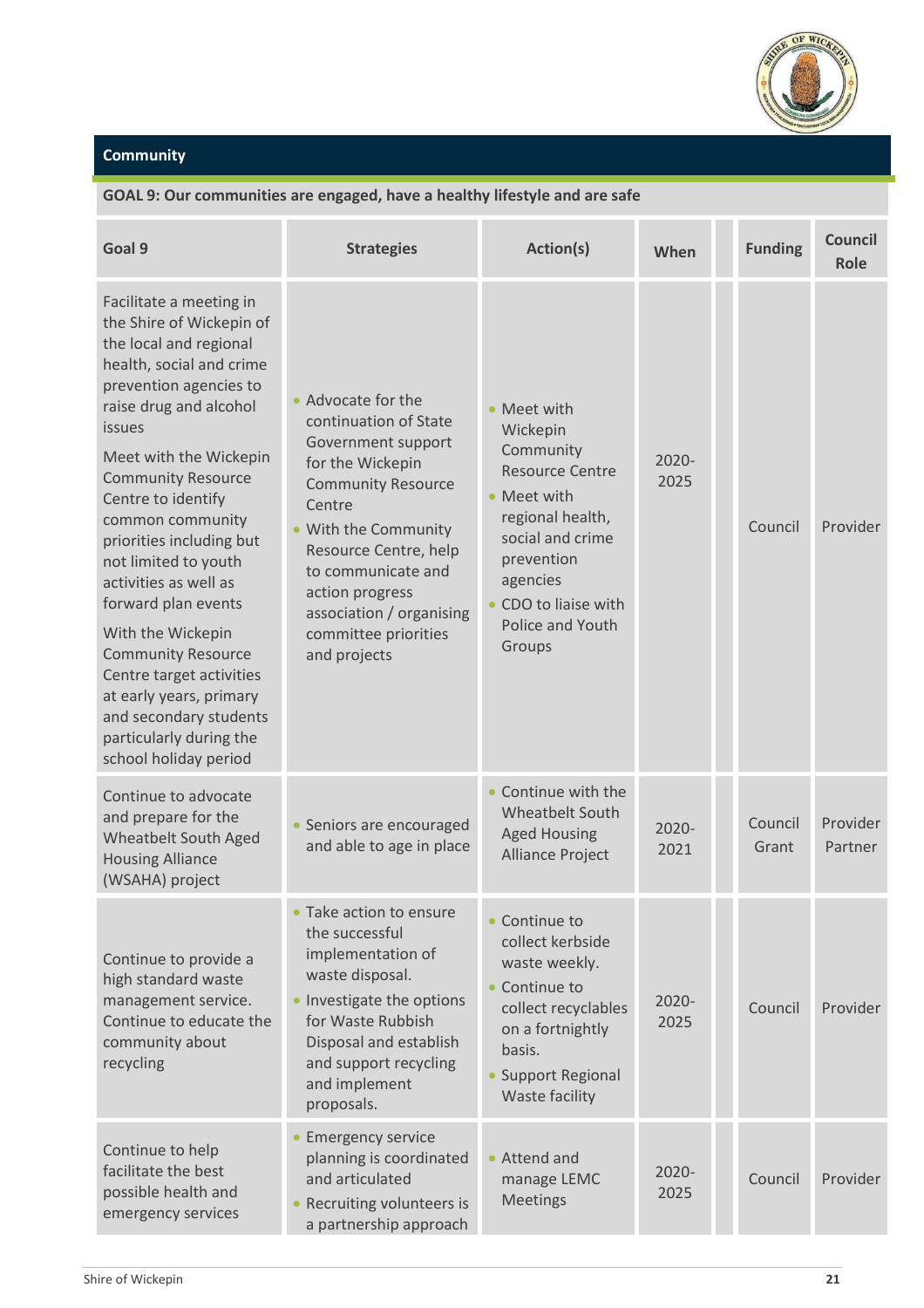

|                                                                                                                                                                                    | between the Shire and<br>emergency services                                                                                 |                                                                                                                       |                  |         |          |
|------------------------------------------------------------------------------------------------------------------------------------------------------------------------------------|-----------------------------------------------------------------------------------------------------------------------------|-----------------------------------------------------------------------------------------------------------------------|------------------|---------|----------|
| Continue to work with<br>RoadWise and the Office<br>of Road Safety on road<br>safety awareness<br>initiatives                                                                      | Partner with RoadWise                                                                                                       | Hold regular<br>$\bullet$<br>discussion with<br>RoadWise                                                              | $2020 -$<br>2025 | Council | Provider |
| Connect with local and<br>regional Natural<br><b>Resource Management</b><br>organisations to<br>determine how their<br>priorities can benefit our<br>communities and<br>businesses | Partner with external<br>bodies to protect<br>natural flora and fauna<br>Continue to provide<br>weed and pest<br>management | • Provide weed and<br>pest management<br>Partner with<br>$\bullet$<br>Natural Resource<br>Management<br>Organisations | $2020 -$<br>2025 | Council | Provider |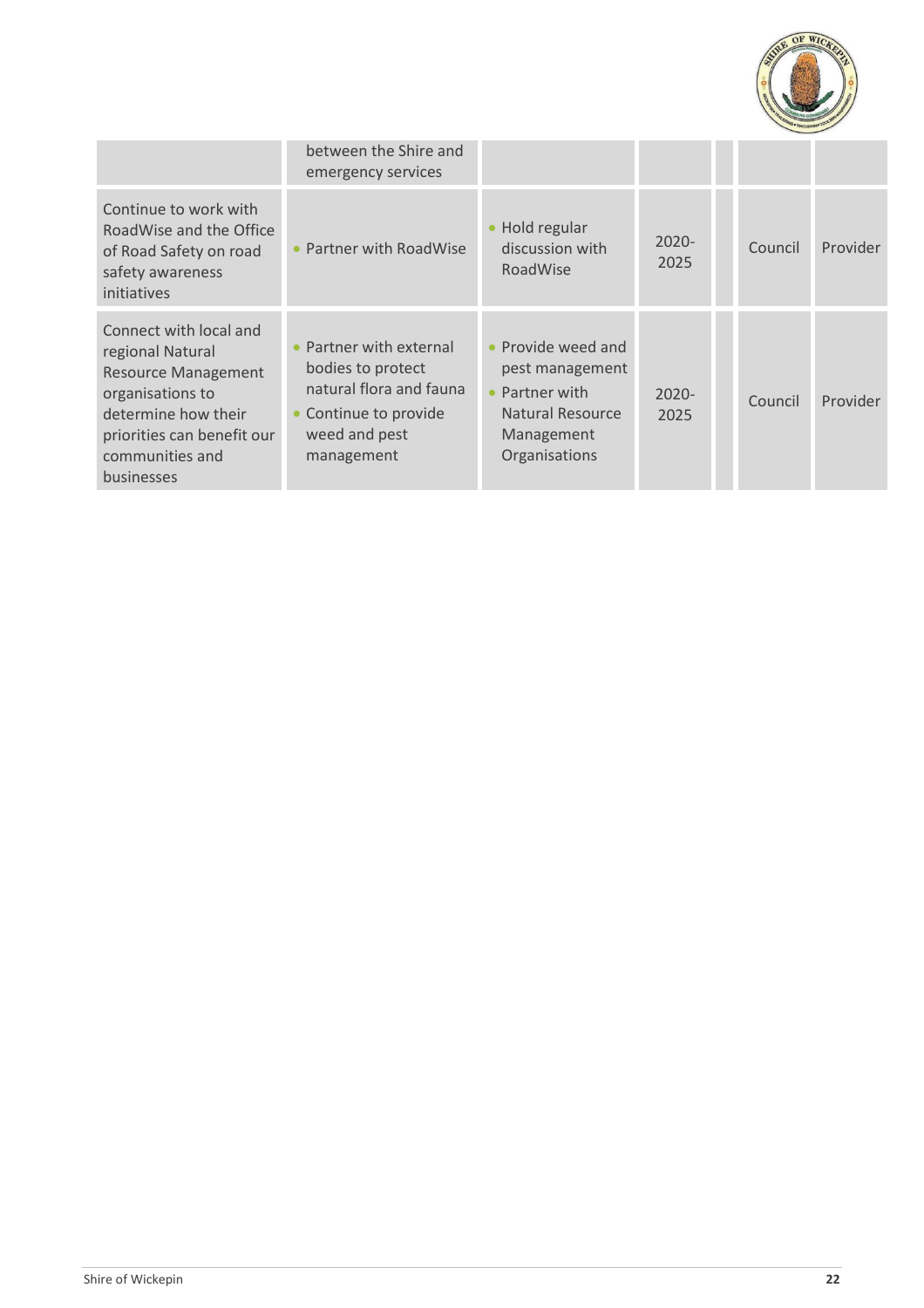

| <b>Service Levels</b>                                                                                                           | <b>Success Measures</b>                                                                             |
|---------------------------------------------------------------------------------------------------------------------------------|-----------------------------------------------------------------------------------------------------|
| Shire of Wickepin of the local and regional<br>health, social and crime prevention agencies<br>to raise drug and alcohol issues | Positive social behaviour in our communities<br>Improved offering and frequency of youth activities |
| Tourism activities and events are supported                                                                                     | Number of activities and events                                                                     |
| Meet with the Wickepin Community Resource<br>Centre to identify common community priorities                                     | Wickepin Community Resource Centre is retained                                                      |
| Environmental programs are maintained                                                                                           | Number of environmental programs                                                                    |
| Waste management services are maintained at<br>current frequencies and service coverage                                         | Number of waste collections                                                                         |
| prepare for the Wheatbelt South Aged Housing<br>Alliance (WSAHA) project                                                        | Units are constructed on Johnston Street                                                            |
| Emergency service planning is coordinated and                                                                                   | Number of emergency service volunteers are retained<br>and increase                                 |
| articulated                                                                                                                     | Number of Local Emergency Management Committee<br>meetings held annually                            |
| Protect natural flora and fauna                                                                                                 | natural flora and fauna is protected                                                                |
| Continue to work with RoadWise and the Office<br>of Road Safety on road safety awareness                                        | Achievement of emergency service strategies<br>Reduction in drink driving offences                  |
| initiatives                                                                                                                     | No fatal road accidents in the Shire                                                                |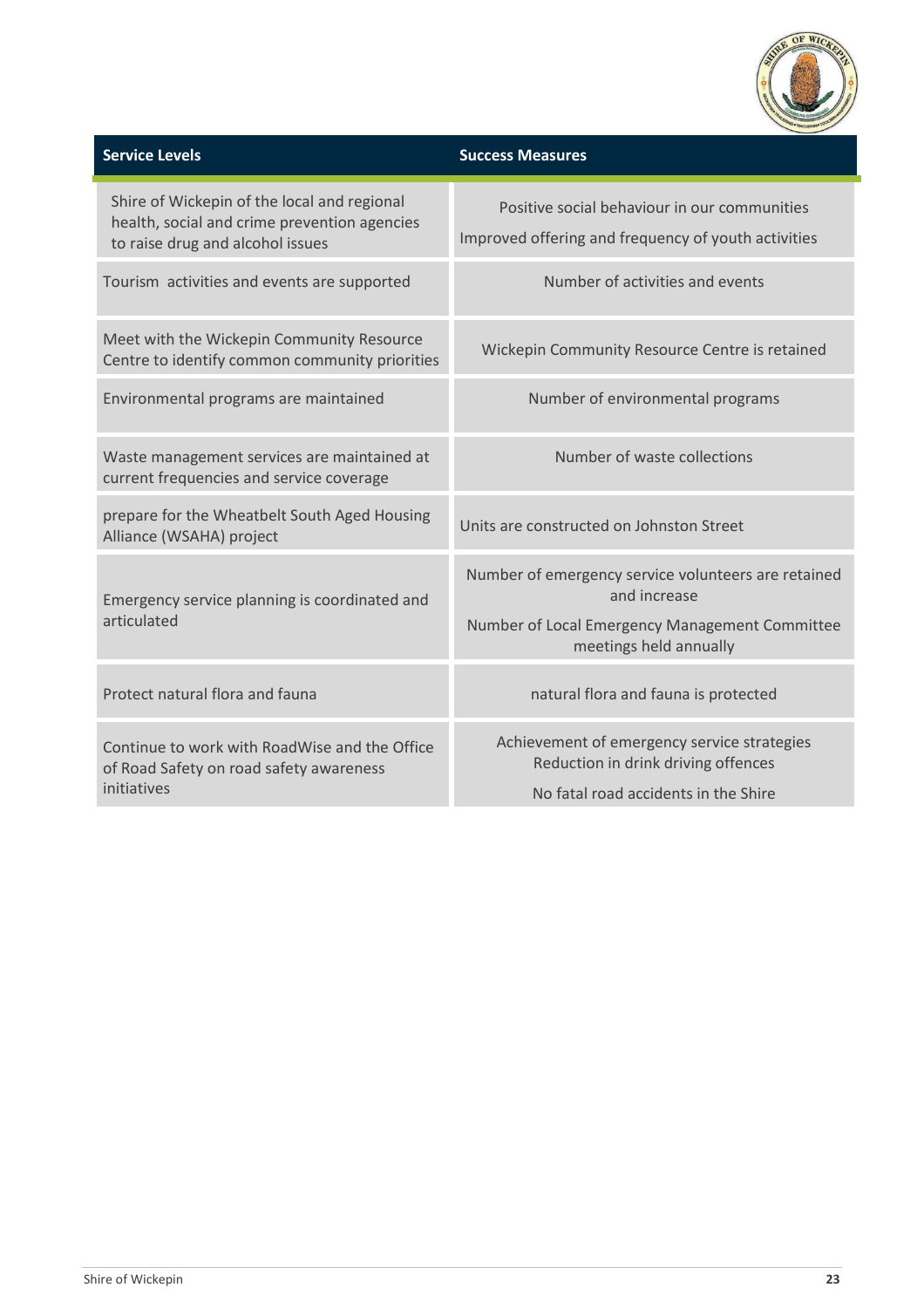

#### **Governance**

#### **GOAL 10: Our organisation is well positioned and has capacity for the future**

| Goal 10                                                                                                                                           | <b>Strategies</b>                                                                                                                                                                                                                                    | Action(s)                                                                                                                                                            | When             | <b>Funding</b> | <b>Council</b><br>Role |
|---------------------------------------------------------------------------------------------------------------------------------------------------|------------------------------------------------------------------------------------------------------------------------------------------------------------------------------------------------------------------------------------------------------|----------------------------------------------------------------------------------------------------------------------------------------------------------------------|------------------|----------------|------------------------|
| Continually review our<br>organisational<br>structure to be in line<br>with community<br>service expectations<br>(infrastructure and<br>services) | • Council staff are multi<br>skilled to understand<br>the business of local<br>government, can<br>provide a seamless<br>service to the<br>community and are<br>compliant<br>Review the number<br>of Councillors<br>required for our Shire<br>context | • Educate and<br>encourage<br>Councillors to<br>attend<br>governance<br>training which<br>highlights their<br>roles,<br>responsibilities<br>and being<br>accountable | $2020 -$<br>2025 | Council        | Provider               |

| <b>Service Levels</b>                                                                                                                      | <b>Success Measures</b>                                                 |
|--------------------------------------------------------------------------------------------------------------------------------------------|-------------------------------------------------------------------------|
| Educate and encourage Councillors to attend<br>governance training which highlights their roles,<br>responsibilities and being accountable | Amount of professional development attended by<br>Councillors and staff |
| The Shire is well governed and managed                                                                                                     | Number of Shire communications                                          |
|                                                                                                                                            | Website is maintained<br>Number of statutory and non-statutory meetings |
|                                                                                                                                            | Attendance at council meetings                                          |
|                                                                                                                                            | Statutory reporting requirements are met                                |
|                                                                                                                                            | IPR plans are current                                                   |
|                                                                                                                                            | Council reports performance annually                                    |
|                                                                                                                                            | Residents are satisfied with councils performance                       |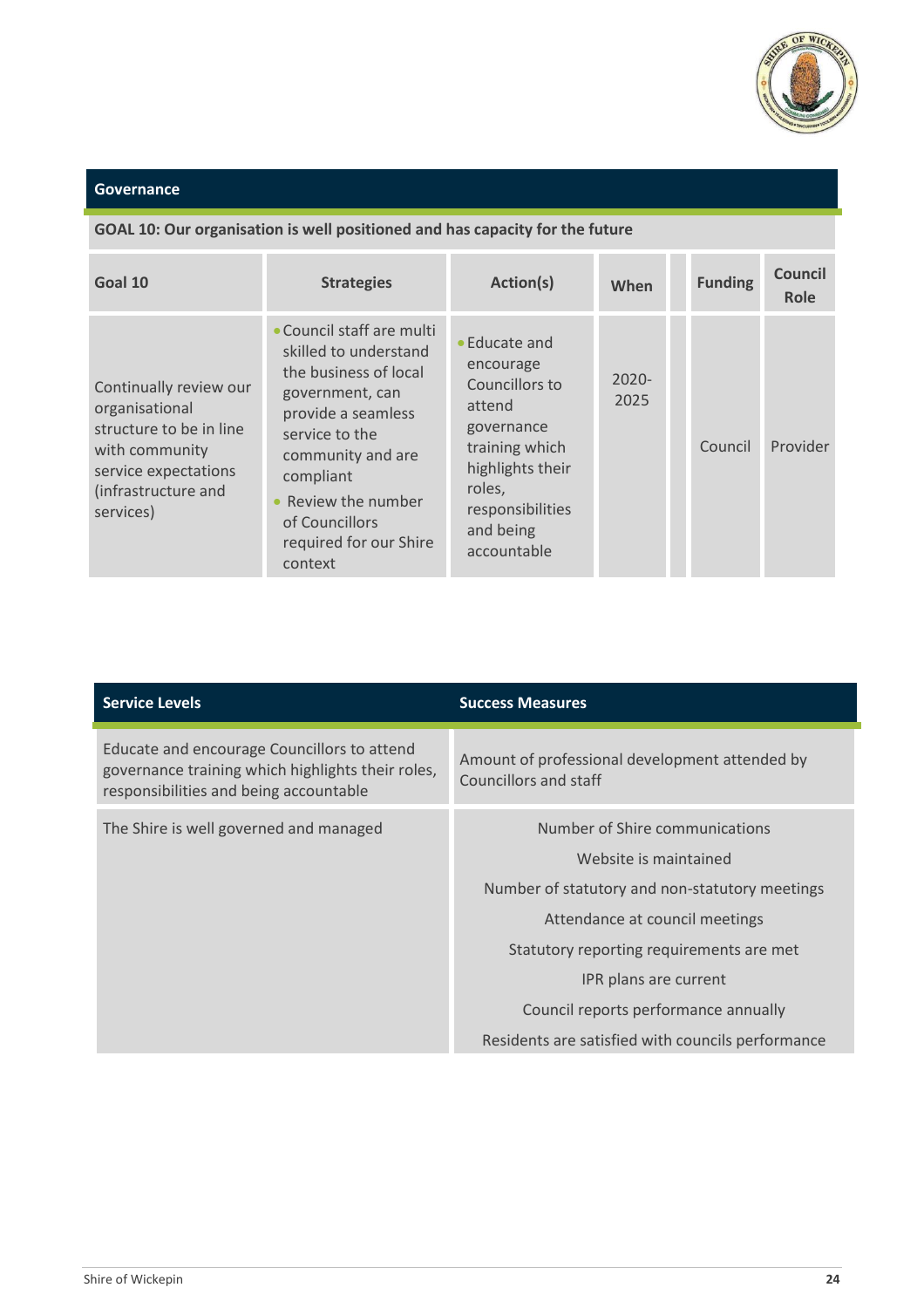

#### **Governance**

| Goal 11                                                                                                                                                                                       | <b>Strategies</b>                                                                                                                                     | Action(s)                                                                                                                                                                                                                                                                                                                                                                                                      | When             | <b>Funding</b> | <b>Council</b><br><b>Role</b> |
|-----------------------------------------------------------------------------------------------------------------------------------------------------------------------------------------------|-------------------------------------------------------------------------------------------------------------------------------------------------------|----------------------------------------------------------------------------------------------------------------------------------------------------------------------------------------------------------------------------------------------------------------------------------------------------------------------------------------------------------------------------------------------------------------|------------------|----------------|-------------------------------|
| Continually review our<br>role in regional<br>groupings Long Term<br><b>Financial Plan is</b><br>reviewed on a regular<br>basis Asset<br>Management Plan is<br>reviewed on a regular<br>basis | • Continue to build our<br>voice and strategic<br>projects within our<br>regional groupings<br>Review integrated<br>planning documents<br>as required | Review<br>integrated<br>planning<br>documents as<br>required<br>Review our role<br>in regional<br>groupings<br>• Work<br>collaboratively<br>with other Shires<br>within the region<br>on regional<br>projects as<br>required.<br>Continue to<br>advocate for<br>sufficient<br>funding to<br>maintain the<br>regional<br>transport<br>network to<br>connect<br>communities and<br>support the local<br>economy. | $2020 -$<br>2025 | Council        | Provider                      |

#### **GOAL 11: We are proactive about collaboration and forward planning our future success**

| <b>Service Levels</b>                       | <b>Success Measures</b>      |
|---------------------------------------------|------------------------------|
| Council works collaboratively to secure and | New regional funding secured |
| retain essential regional facilities        | Number of regional projects  |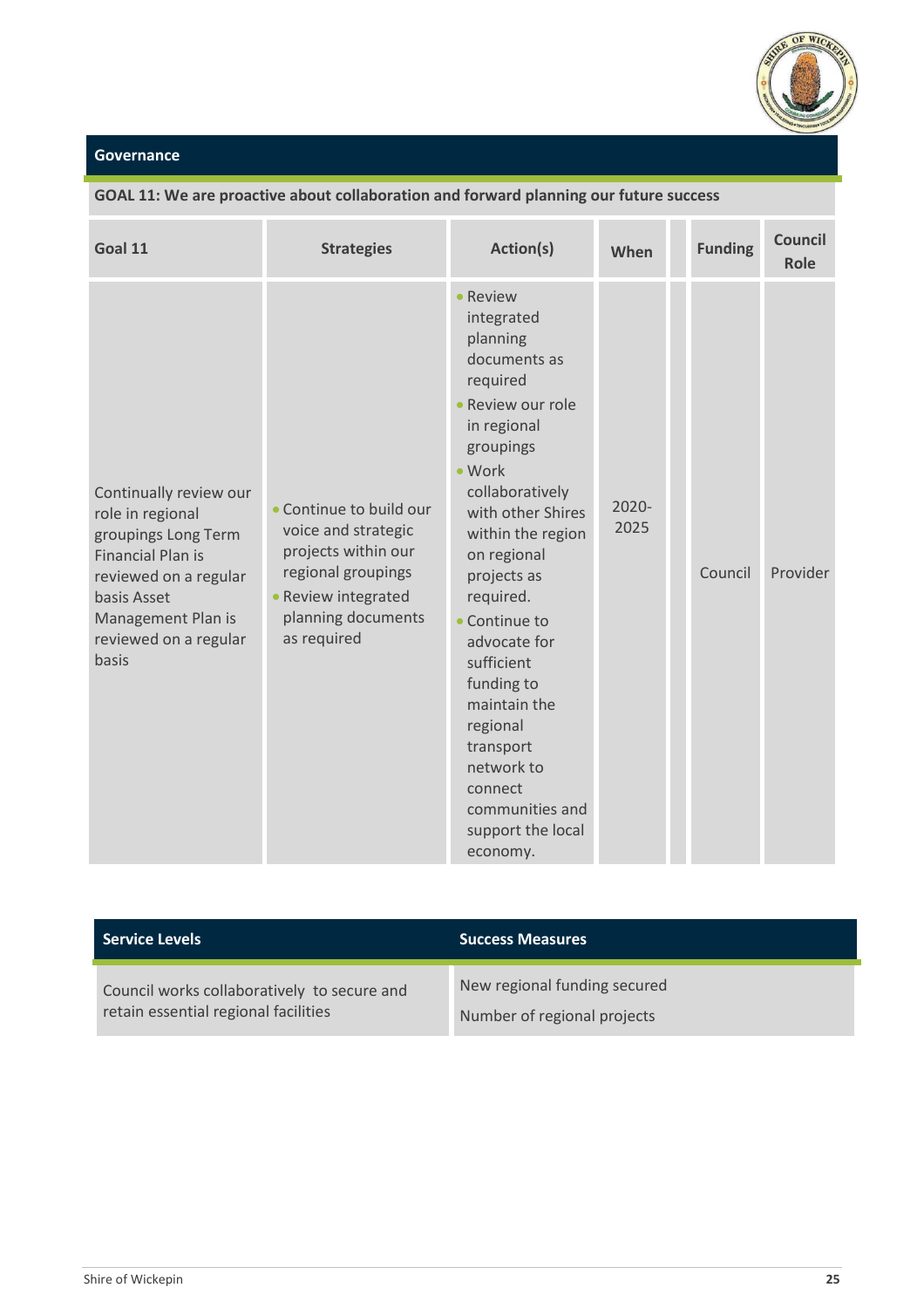

#### **Governance**

achievements

#### **GOAL 12: Our communities are informed via multiple channels at regular intervals Goal <sup>12</sup> Strategies Action(s) When Funding Council Role** Provide meaningful communications, that deliver information regularly and succinctly Promote Council Services and Continue to review our service standards by reviewing community feedback Undertake Customer Surveys 2020- 2025 Council Provider

| <b>Service Levels</b>                     | <b>Success Measures</b>                                                                                                                                                |
|-------------------------------------------|------------------------------------------------------------------------------------------------------------------------------------------------------------------------|
| Communicate with ratepayers and residents | Customer survey results demonstrate a high level of<br>knowledge of Council operations<br>Community understands the role of Council and the<br>allocation of resources |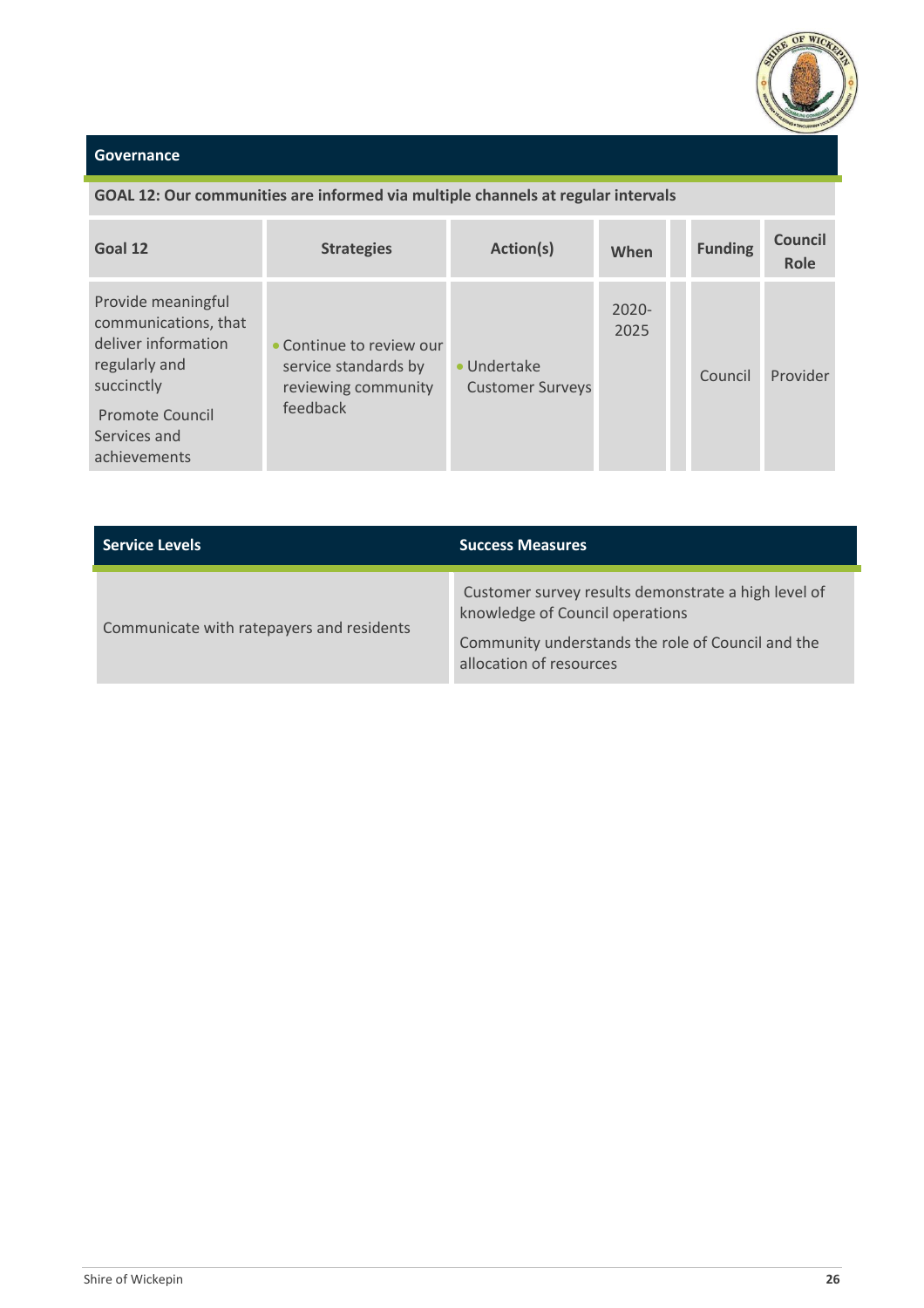

## <span id="page-27-0"></span>**Reporting and Monitoring**

The Shire will report on the Corporate Business Plan's progress as part of its Integrated Planning and Reporting process. Council will use one or more of the following methods, techniques and engagement opportunities:

- Major review and minor review of the Strategic Community Plan (conducted every two and four years)
- Councils Annual Report
- The Shire will provide an annual summary of progress towards achievement of the Strategic Community Plan and Corporate Business Plan's goals during its annual review and budget cycle for the annual report
- Annual community satisfaction surveys are regularly conducted by the Shire
- Council hosted meetings where local residents and the wider community are invited to attend to discuss community issues
- Quarterly newsletter updates on Shire website
- Other ad-hoc informal engagement opportunities throughout the year as part of the Shire's day-today activities

## <span id="page-27-1"></span>**Five Year Budgets**

A long term financial plan has been prepared as an informing strategy underpinning the Corporate Business Plan. The long-term financial plan is for ten years and includes:

- The planning assumptions used to develop the plan
- Projected income and expenditure, balance sheet and cash flow statement
- Sensitivity analysis and testing
- Major capital works schedules
- Risk assessment of major projects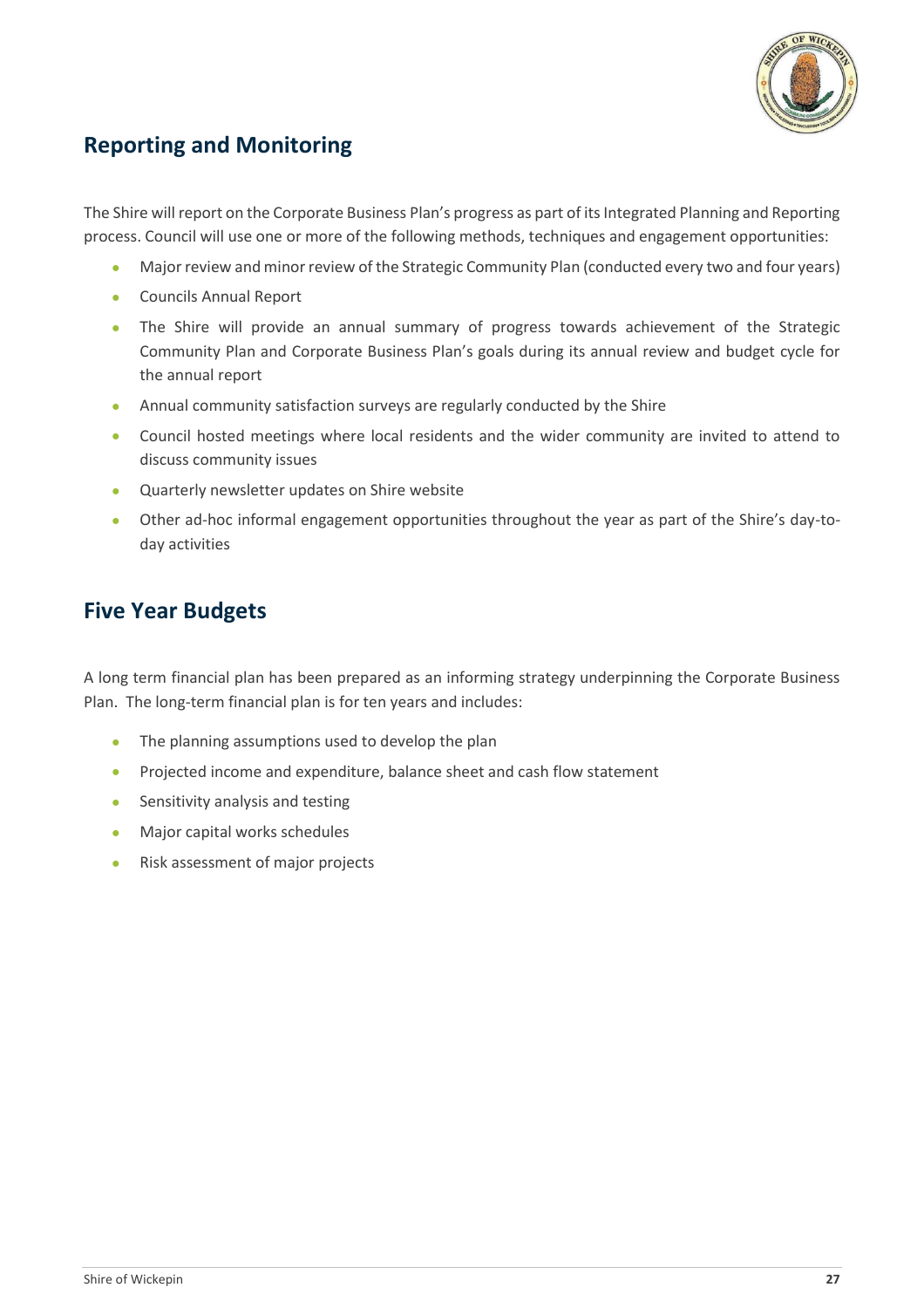

# <span id="page-28-0"></span>**Projected Income Statement**

|                                      | 2020         | 2021        | 2020        | 2023          | 2024          |
|--------------------------------------|--------------|-------------|-------------|---------------|---------------|
| <b>CURRENT ASSETS</b>                |              |             |             |               |               |
| Cash and cash equivalents            | 3,704,011    | 3,852,171   | 4,006,258   | 4,166,509     | 4,333,169     |
| Trade receivables                    | 94,772       | 98,563      | 102,505     | 106,606       | 110,870       |
| <b>Financial Assets</b>              | 6,326        | 6,579       | 6,842       | 7,116         | 7,401         |
| <b>TOTAL CURRENT ASSETS</b>          | 3,805,109    | 3,957,313   | 4,115,606   | 4,280,230     | 4,451,439     |
|                                      |              |             |             |               |               |
| <b>NON-CURRENT ASSETS</b>            |              |             |             |               |               |
| <b>Financial assets</b>              | 73,105       | 76,029      | 79,070      | 82,233        | 85,523        |
| Other loans and receivables          | 0            |             |             |               |               |
| Property, plant and equipment        | 17, 161, 179 | 17,847,626  | 18,561,531  | 19,303,992    | 20,076,152    |
| Infrastructure                       | 100,900,425  | 104,936,442 | 109,133,900 | 113,499,256   | 118,039,226   |
| <b>TOTAL NON-CURRENT ASSETS</b>      | 118,134,709  | 122,860,097 | 127,774,501 | 132,885,481   | 138,200,901   |
|                                      |              |             |             |               |               |
| <b>TOTAL ASSETS</b>                  | 121,939,818  | 126,817,411 | 131,890,107 | 137, 165, 711 | 142,652,340   |
|                                      |              |             |             |               |               |
| <b>CURRENT LIABILITIES</b>           |              |             |             |               |               |
| Trade and other payables             | 189,481      | 197,060     | 204,943     | 213,140       | 221,666       |
| <b>Borrowings</b>                    | 31,014       | 32,255      | 33,545      | 34,887        | 36,282        |
| Employee related provisions          | 186,855      | 194,329     | 202,102     | 210,186       | 218,594       |
| <b>TOTAL CURRENT LIABILITIES</b>     | 407,350      | 423,644     | 440,590     | 458,213       | 476,542       |
|                                      |              |             |             |               |               |
| <b>NON-CURRENT LIABILITIES</b>       |              |             |             |               |               |
| <b>Borrowings</b>                    | 20,554       | 21,376      | 22,231      | 23,120        | 24,045        |
| Employee related provisions          | 31,436       | 32,693      | 34,001      | 35,361        | 36,776        |
| <b>TOTAL NON-CURRENT LIABILITIES</b> | 51,990       | 54,070      | 56,232      | 58,482        | 60,821        |
|                                      |              |             |             |               |               |
| <b>TOTAL LIABILITIES</b>             | 459,340      | 477,714     | 496,822     | 516,695       | 537,363       |
|                                      |              |             |             |               |               |
| <b>NET ASSETS</b>                    | 121,480,478  | 126,339,697 | 131,393,285 | 136,649,016   | 142,114,977   |
|                                      |              |             |             |               |               |
| <b>EQUITY</b>                        |              |             |             |               |               |
| Retained surplus                     | 9,667,265    | 10,053,956  | 10,456,114  | 10,874,358    | 11,309,333    |
| Reserves - cash backed               | 2,102,638    | 2,102,638   | 2,102,638   | 2,102,638     | 2,102,638     |
| Revaluation surplus                  | 109,710,576  | 109,710,576 | 109,710,576 | 109,710,576   | 109,710,576   |
| <b>TOTAL EQUITY</b>                  | 121,480,479  | 121,867,170 | 122,269,328 | 122,687,572   | 123, 122, 547 |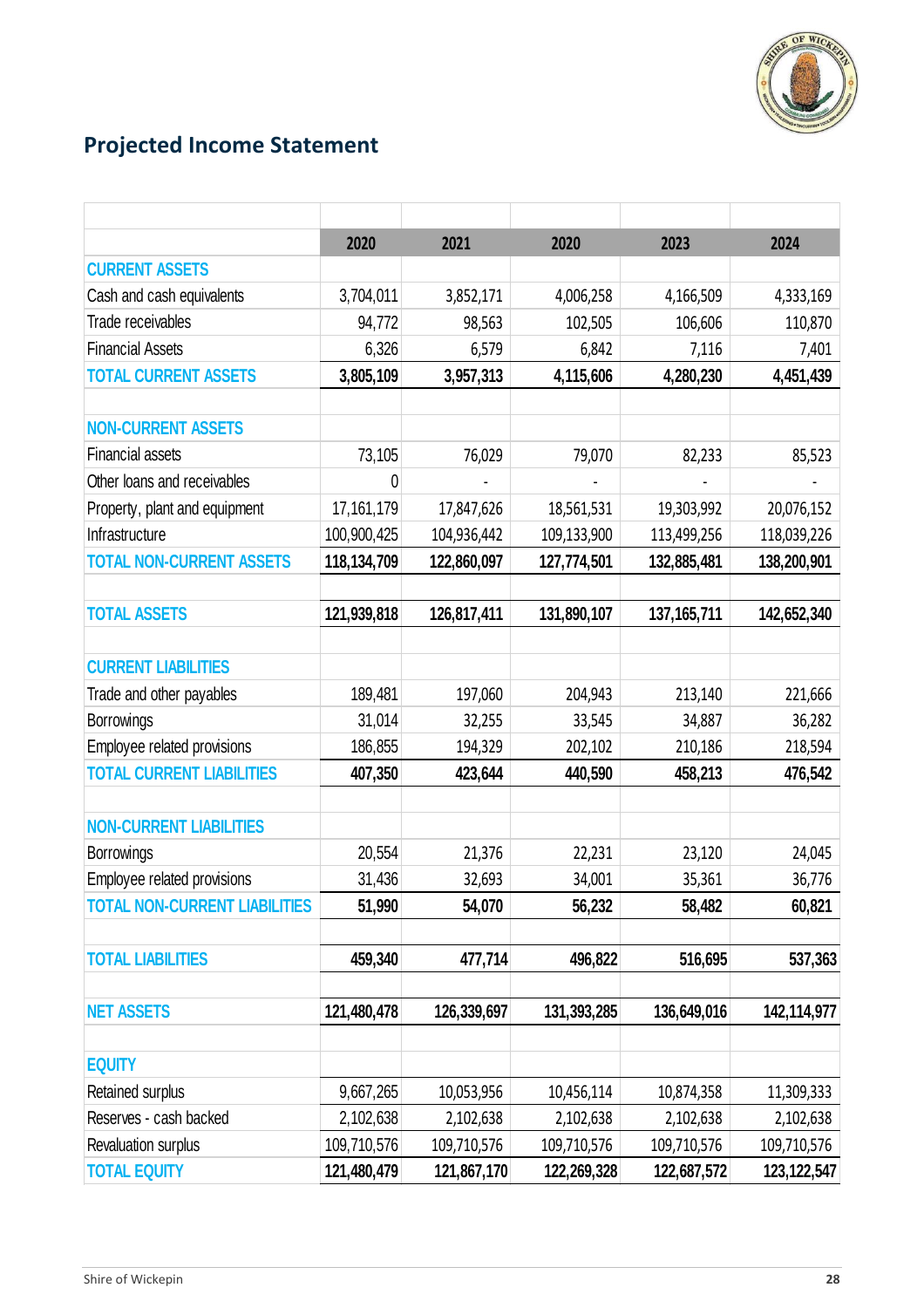

# <span id="page-29-0"></span>**Projected Rate Setting Statement**

|                                                                   | 2020                      | 2021                        | 2022          | 2023          | 2024          |
|-------------------------------------------------------------------|---------------------------|-----------------------------|---------------|---------------|---------------|
| <b>OPERATING ACTIVITIES</b>                                       |                           |                             |               |               |               |
| Net current assets at start of financial year - surplus/(deficit) | 1,144,645                 | 1,190,431                   | 1,238,048     | 1,287,570     | 1,339,073     |
|                                                                   |                           |                             |               |               |               |
|                                                                   |                           |                             |               |               |               |
| <b>Revenue from operating activities (excluding rates)</b>        |                           |                             |               |               |               |
| Governance                                                        | 16,265                    | 16,916                      | 17,592        | 18,296        | 19,028        |
| General purpose funding                                           | 1,721,628                 | 1,790,493                   | 1,862,113     | 1,936,597     | 2,014,061     |
| Law, order, public safety                                         | 95,918                    | 99,755                      | 103,745       | 107,895       | 112,210       |
| Health                                                            | 100                       | 104                         | 108           | 112           | 117           |
| Education and welfare                                             | 214                       | 223                         | 231           | 241           | 250           |
| Housing                                                           | 96,051                    | 99,893                      | 103,889       | 108,044       | 112,366       |
| Community amenities                                               | 171,309                   | 178,161                     | 185,288       | 192,699       | 200,407       |
| Recreation and culture                                            | 34,468                    | 35,847                      | 37,281        | 38,772        | 40,323        |
| Transport                                                         | 133,242                   | 138,572                     | 144,115       | 149,879       | 155,874       |
| Economic services                                                 | 74,003                    | 76,963                      | 80,042        | 83,243        | 86,573        |
| Other property and services                                       | 72,693                    | 75,601                      | 78,625        | 81,770        | 85,041        |
|                                                                   | 2,415,891                 | 2,512,527                   | 2,613,028     | 2,717,549     | 2,826,251     |
| <b>Expenditure from operating activities</b>                      |                           |                             |               |               |               |
| Governance                                                        | (429, 406)                | (446, 582)                  | (464, 446)    | (483, 023)    | (502, 344)    |
| General purpose funding                                           | (84, 513)                 | (87, 894)                   | (91, 409)     | (95,066)      | (98, 868)     |
| Law, order, public safety                                         | (234, 343)                | (243, 717)                  | (253, 465)    | (263, 604)    | (274, 148)    |
| Health                                                            | (20,075)                  | (20, 878)                   | (21, 713)     | (22, 582)     | (23, 485)     |
| Education and welfare                                             | (11,693)                  | (12, 161)                   | (12, 647)     | (13, 153)     | (13, 679)     |
| Housing                                                           | (141, 361)                | (147, 015)                  | (152, 896)    | (159, 012)    | (165, 372)    |
| Community amenities                                               | (386, 285)                | (401, 736)                  | (417, 806)    | (434, 518)    | (451, 899)    |
| Recreation and culture                                            |                           | $(1,077,481)$ $(1,120,580)$ | (1, 165, 403) | (1,212,020)   | (1,260,500)   |
| Transport                                                         |                           | $(4,750,451)$ $(4,940,469)$ | (5, 138, 088) | (5,343,611)   | (5,557,356)   |
| Economic services                                                 | (263,895)                 | (274, 451)                  | (285, 429)    | (296, 846)    | (308, 720)    |
| Other property and services                                       | (116, 186)                | (120, 833)                  | (125, 667)    | (130, 693)    | (135, 921)    |
|                                                                   | $(7,515,689)$ (7,816,317) |                             | (8, 128, 969) | (8, 454, 128) | (8, 792, 293) |
|                                                                   |                           |                             |               |               |               |
| Non-cash amounts excluded from operating activities               | 4,877,804                 | 5,072,916                   | 5,275,833     | 5,486,866     | 5,706,341     |
| Amount attributable to operating activities                       | 922,651                   | 959,557                     | 997,939       | 1,037,857     | 1,079,371     |
|                                                                   |                           |                             |               |               |               |
| <b>INVESTING ACTIVITIES</b>                                       |                           |                             |               |               |               |
| Non-operating grants, subsidies and contributions                 | 552,461                   | 574,559                     | 597,542       | 621,443       | 646,301       |
| Proceeds from disposal of assets                                  | 150,674                   | 156,701                     | 162,969       | 169,488       | 176,267       |
| Repayments of self supporting loans                               | 6,081                     | 6,324                       | 6,577         | 6,840         | 7,114         |
| Purchase of property, plant and equipment                         | (523, 833)                | (544, 786)                  | (566, 578)    | (589, 241)    | (612, 811)    |
| Purchase and construction of infrastructure                       | (756, 371)                | (786, 626)                  | (818,091)     | (850, 815)    | (884, 847)    |
| Amount attributable to investing activities                       | (570, 988)                | (593, 828)                  | (617, 581)    | (642, 284)    | (667, 975)    |
|                                                                   |                           |                             |               |               |               |
| <b>FINANCING ACTIVITIES</b>                                       |                           |                             |               |               |               |
| Repayment of borrowings                                           | (29, 365)                 | (30, 540)                   | (31,761)      | (33,032)      | (34, 353)     |
| Transfers to reserves (restricted assets)                         | (330, 783)                | (344, 014)                  | (357, 775)    | (372,086)     | (386, 969)    |
| Transfers from reserves (restricted assets)                       | 33,000                    | 34,320                      | 35,693        | 37,121        | 38,605        |
| Amount attributable to financing activities                       | (327, 148)                | (340, 234)                  | (353, 843)    | (367, 997)    | (382, 717)    |
|                                                                   |                           |                             |               |               |               |
| Surplus/(deficit) before imposition of general rates              | 24,515                    | 25,496                      | 26,515        | 27,576        | 28,679        |
| Total amount raised from general rates                            | 1,347,846                 | 1,401,760                   | 1,457,830     | 1,516,143     | 1,576,789     |
| Surplus/(deficit) after imposition of general rates               | 1,372,361                 | 1,427,255                   | 1,484,346     | 1,543,719     | 1,605,468     |